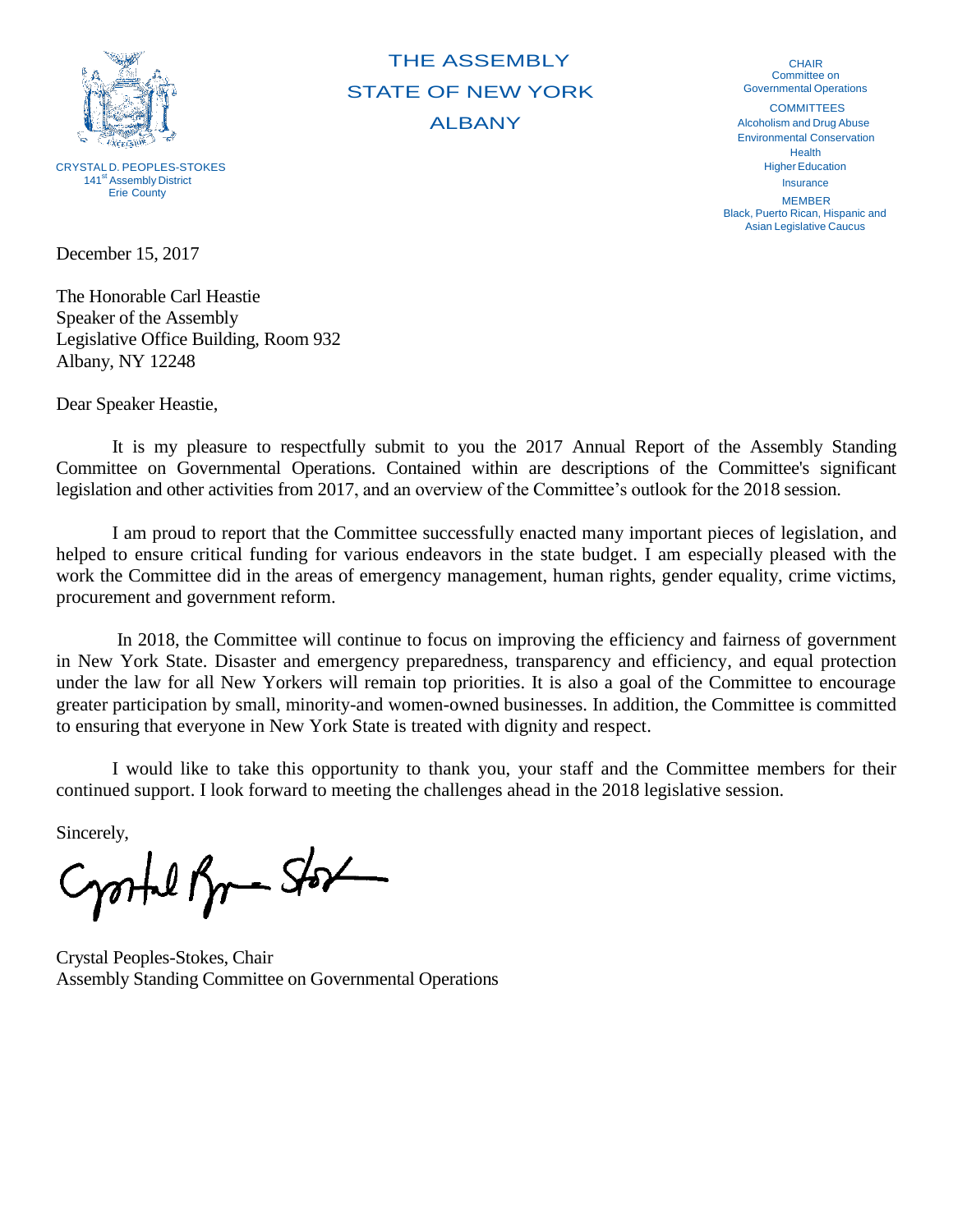#### **MEMBERS OF THE NEW YORK STATE ASSEMBLY**

#### **STANDING COMMITTEE ON**

## **GOVERNMENTAL OPERATIONS**

Crystal Peoples-Stokes, Chair

#### **MAJORITY MINORITY**

Michael Benedetto **Mark Johns** Mark Johns Michael Blake Andrew Goodell Sandra R. Galef Kevin M. Byrne Deborah J. Glick Alicia Hyndman Ron Kim Christine Pellegrino

Rodneyse Bichotte **Ranking Minority Member** David Buchwald Kieran Michael Lalor

#### **COMMITTEE STAFF**

Aaron Suggs, Assistant Secretary for Program and Policy Paul Nickson, Committee Analyst Brian Williams, Committee Analyst Deirdre Salsich, Associate Counsel Teneesha Young, Committee Assistant Leah Halton-Pope, Committee Clerk Geraldine Humbert, Committee Clerk Dawn Fowler, Secretary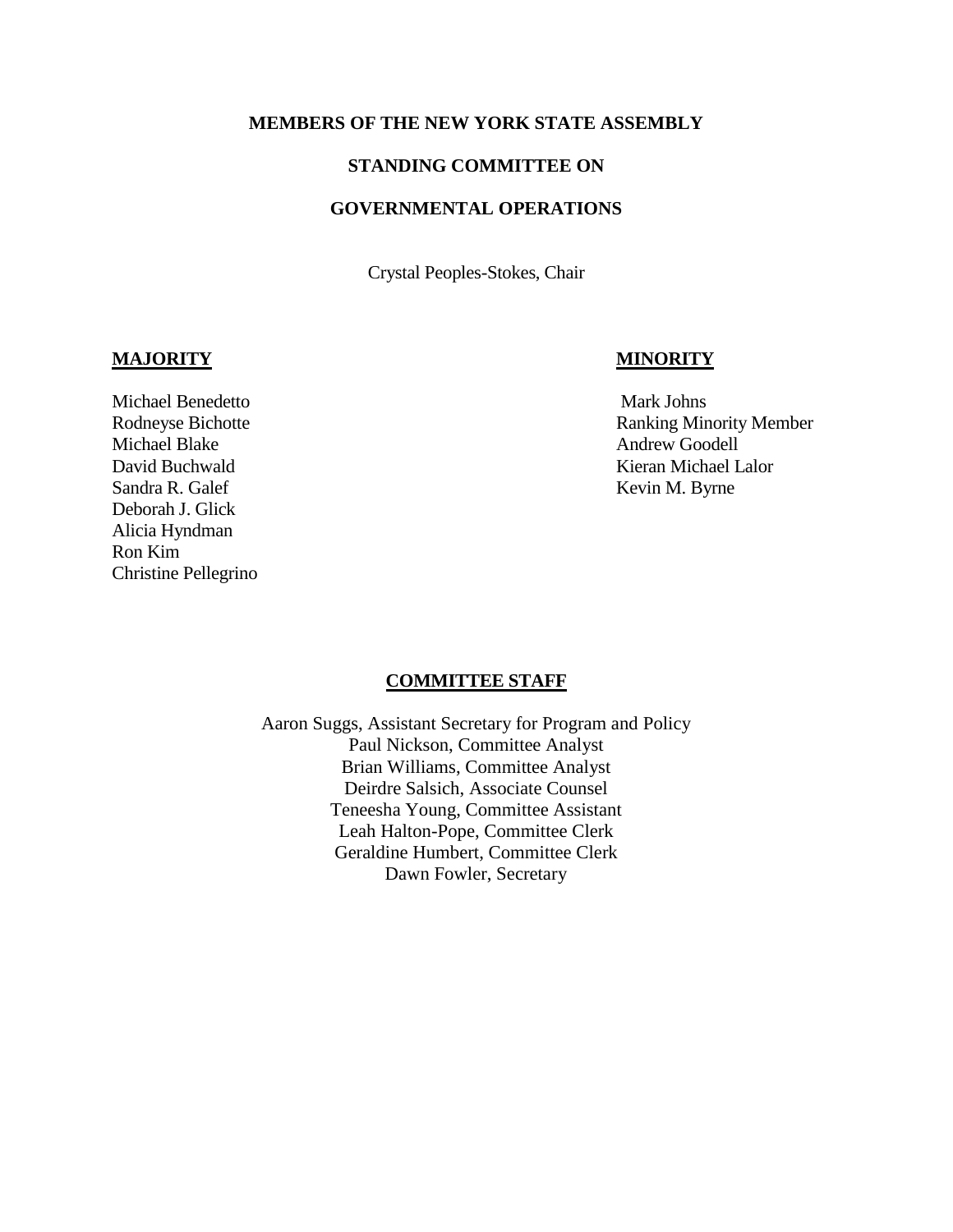# **TABLE OF CONTENTS**

| I.    |                                                                   |
|-------|-------------------------------------------------------------------|
| II.   | Disaster Preparedness, Uniform Fire Prevention and Building Code, |
| III.  |                                                                   |
| IV.   |                                                                   |
| V.    |                                                                   |
| VI.   |                                                                   |
| VII.  |                                                                   |
| VIII. | Minority- and Women-Owned Business Enterprises (MWBEs). 15        |
| IX.   |                                                                   |
| X.    |                                                                   |
| XI.   |                                                                   |
|       |                                                                   |
|       |                                                                   |
|       |                                                                   |
|       |                                                                   |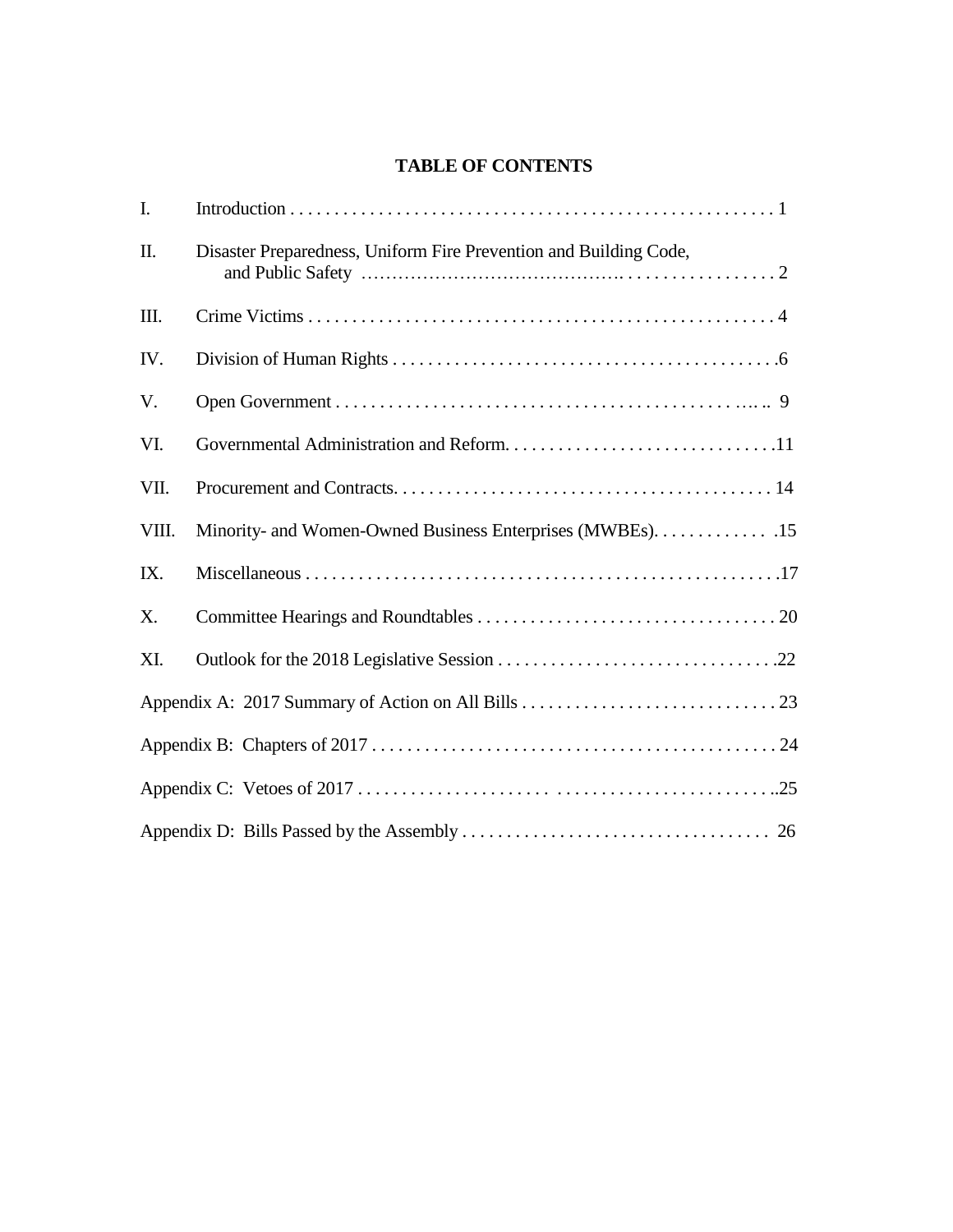## **I. INTRODUCTION**

The Governmental Operations Committee's jurisdiction encompasses a broad spectrum of legislative and regulatory issues. The issue areas of the Committee include: governmental reform, lobbying and ethics laws, crime victims' rights, human rights, rights of individuals with disabilities, State procurement and technology policies, Freedom of Information and Open Meetings Laws, disaster preparedness, homeland security, public lands and buildings, redistricting and reapportionment, and the organization and operation of the executive and legislative branches of State government. The Committee also acts on legislation proposed to it by the Assembly Ethics and Guidance Committee, the Assembly Committee on Oversight, Analysis and Investigation, the Administrative Regulation Review Commission, and the Legislative Commission on Government Administration. In addition, the Committee oversees the Subcommittee on the Oversight of Minority- and Women-Owned Business Enterprises (MWBEs).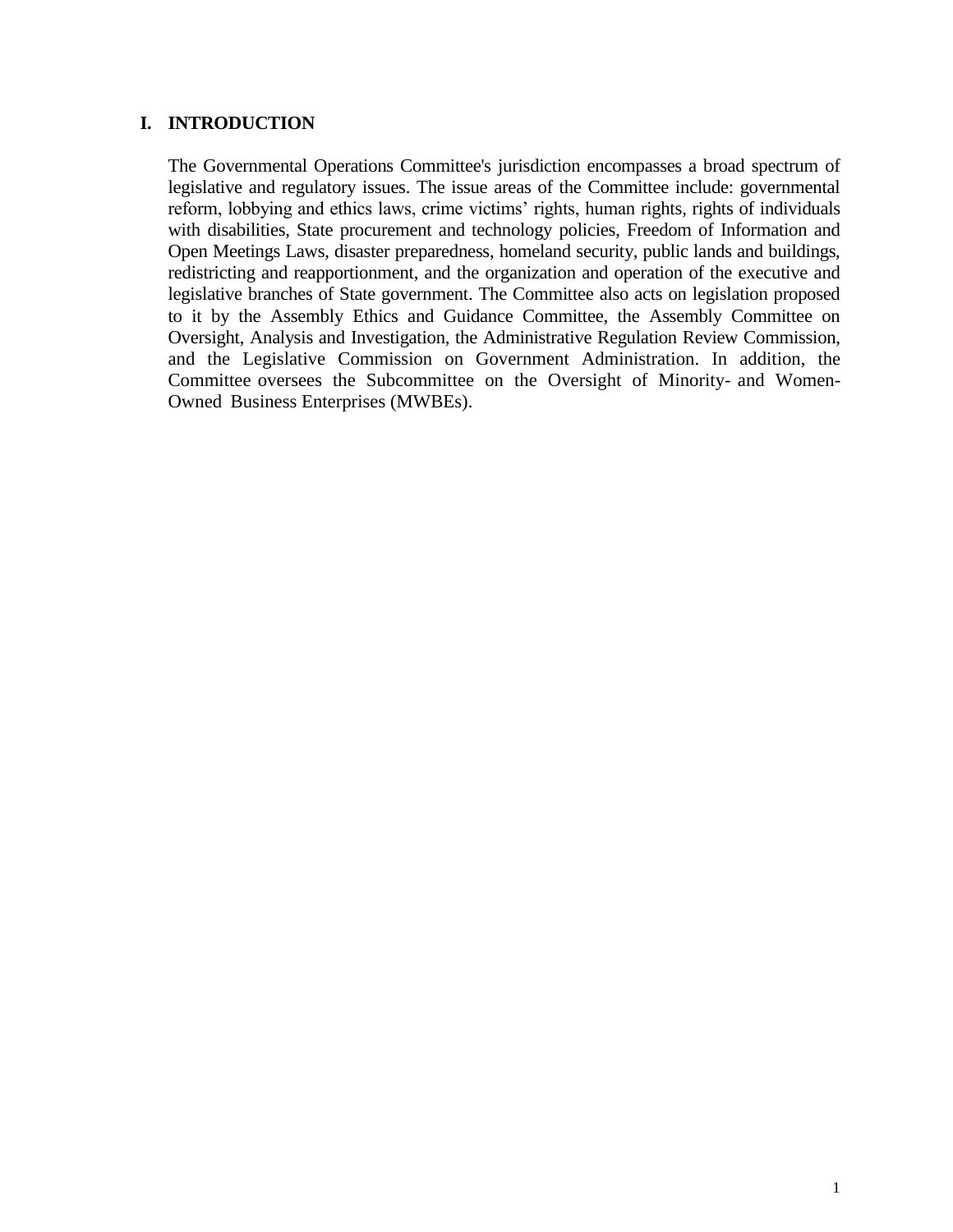## **II. DISASTER PREPAREDNESS, UNIFORM FIRE PREVENTION AND BUILDING CODE, AND PUBLIC SAFETY**

Legislation related to the delivery of emergency services and public safety within the State is often referred to the Governmental Operations Committee. The Committee examines the activities of the Division of Homeland Security and Emergency Services (DHSES), which includes the Office of Fire Prevention and Control, the State Emergency Management Office, the Office of Counterterrorism and the Office of Interoperability and Emergency Communications. The Committee is also concerned with the Office of Cyber Security within the Office of Information Technology Services, the New York State Police and the Municipal Police Training Council, and reviews the State Uniform Fire Prevention and Building Code.

## **Establishing Emergency Evacuation Plans for Individuals with Disabilities (A.6287, Barrett)**

This bill would require every high-rise building owner to establish and maintain an emergency evacuation plan for disabled occupants of and visitors to the building. The building owner would be responsible for maintaining and updating the plan for persons as necessary and ensuring that it is readily available to emergency personnel, with a \$500 penalty for non-compliance.

## **This bill passed the Assembly, but died in the Senate Housing Construction and Community Development Committee.**

## **Ensuring the Safety of Individuals with Disabilities in the Event of a Disaster (A.6865, Weprin)**

This bill would enhance the safety of individuals with disabilities by requiring all counties to maintain confidential registries of people with disabilities who may be in need of special assistance in the event of an emergency or disaster. Superstorm Sandy highlighted the need for a more coordinated response to provide the necessary assistance to people with disabilities following a disaster or emergency. By requiring confidential registries, this bill would enhance disaster response capabilities across the State.

## **This bill passed the Assembly, but died in the Senate Investigations and Government Operations Committee.**

## **Violations of the Uniform Fire Prevention and Building Code (A.1226, Zebrowski)**

This bill would impose a civil penalty up to \$7,500 upon the owner of a building determined to have had knowledge or who should have had knowledge of alterations to buildings in violation of any provision of the uniform fire prevention and building code, or any lawful order obtained thereunder that impedes exit from a building during a fire or emergency evacuation.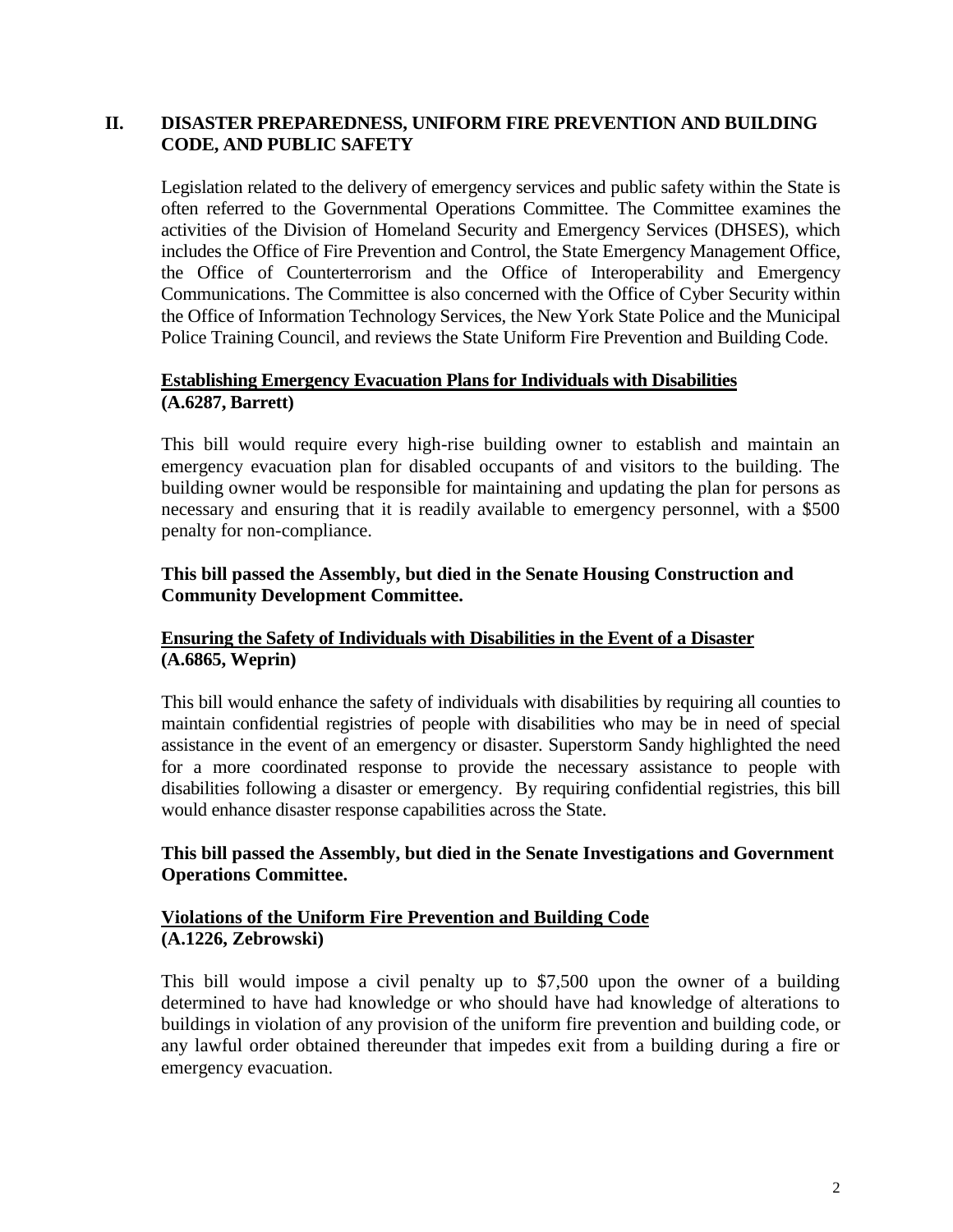#### **This bill passed the Assembly, but died in the Senate Housing, Construction and Community Development Committee.**

#### **Dialing 911 in Public Buildings (A.608, Paulin)**

This bill would promote public safety by ensuring that multi-line telephone systems in public buildings can directly dial to 911, or ensure that telephone users are informed on how to use the telephone to connect to 911.

#### **This bill passed the Assembly, but died in the Senate Finance Committee.**

## **Access to Medical Supplies During Emergencies (A.1198, Dinowitz)**

This bill would require the State Disaster Preparedness Plan to ensure that medical supplies and medication can be delivered to pharmacies, hospitals and nursing homes located within an area declared to be experiencing a disaster emergency.

## **Veto Memo 169 of 2017.**

## **Home Health Care Access to Patients During Emergencies (A.6549-A, Cusick)**

This bill would require all counties and all cities with a population of 1 million or more to prepare a comprehensive emergency management plan prepared with advice and assistance from several agencies and organizations, including those that provide home health care and hospice services. This bill would provide that such plans are established with input from such groups, and will consider procedures for home care and hospice providers to be granted essential access to care for such patients during an emergency..

## **Chapter 385 of the Laws of 2017.**

## **Code Enforcement Officer Certificates (A.1310, Zebrowski)**

This bill would give the Secretary of State the authority to promulgate rules and regulations with respect to minimum training and examination requirements necessary to qualify for code enforcement officer certification. The legislation still would provide authority to the Secretary of State to issue code enforcement officer certifications and to revoke or suspend of the certification of any code enforcement personnel found after a hearing to have materially failed to uphold duties of a code enforcement officer.

## **Chapter 468 of the Laws of 2017.**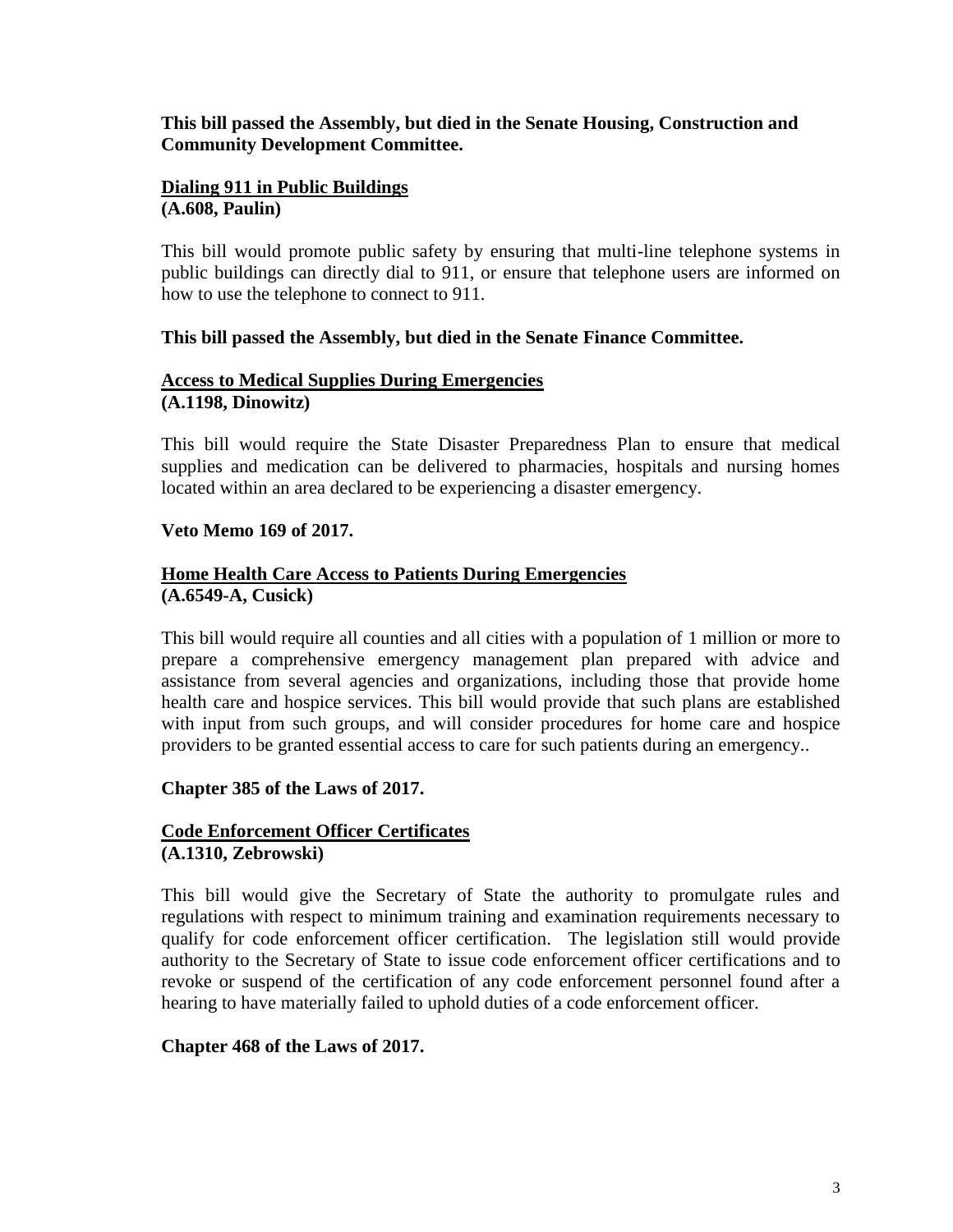## **III. CRIME VICTIMS**

The Governmental Operations Committee considers legislation addressing the Office of Victim Services. This agency advocates and is responsible for compensating eligible crime victims. The Committee's interest and commitment to the concerns of crime victims go beyond issues directly relating to the Office itself. The Committee contributed several key bills to various legislative packages that seek to improve the responsiveness of the criminal justice system to domestic violence and other crime victims.

### **Crime Victim Awards for Necessary Court Appearances (A.6857, Ortiz)**

This bill would define the term "necessary court appearance" for purposes of determining eligibility for crime victim awards to include, but not be limited to, any part of trial from arraignment through sentencing, pre- and post-trial hearings and grand jury hearings.

#### **Chapter 416 of the Laws of 2017.**

#### **Directing Fines to the Office of Victim Services (A.3555, Englebright)**

This bill would grant courts the discretion to designate part or all of any fine or penalty paid by a violator of the state's antitrust law to be paid to the Office of Victim Services. The bill would also provide that funds collected from these fines and deposited with the Office of Victim Services be expended for the provision of aid, care and support of crime victims.

#### **This bill passed the Assembly, but died in the Senate Consumer Protection Committee.**

## **Domestic Partners Eligible for Crime Victim Compensation (A.3920, Glick)**

This bill would allow people maintaining significant and long-term, yet not legally formalized, relationships with persons who become victims of homicide to be eligible for compensation from the Office of Victim Services for actual out-of-pocket losses and counseling expenses.

## **This bill passed the Assembly, but died in the Senate Crime Victims, Crime and Correction Committee.**

#### **Authorizing the Crime Victims Board to Accept Additional Types of Documents for Compensation Eligibility (A.3936, Pretlow)**

This bill would authorize the Office of Victims Services to accept other official documents in lieu of police reports for documentation of eligibility for crime victims compensation awards related to "family offenses" from a family court, a governmental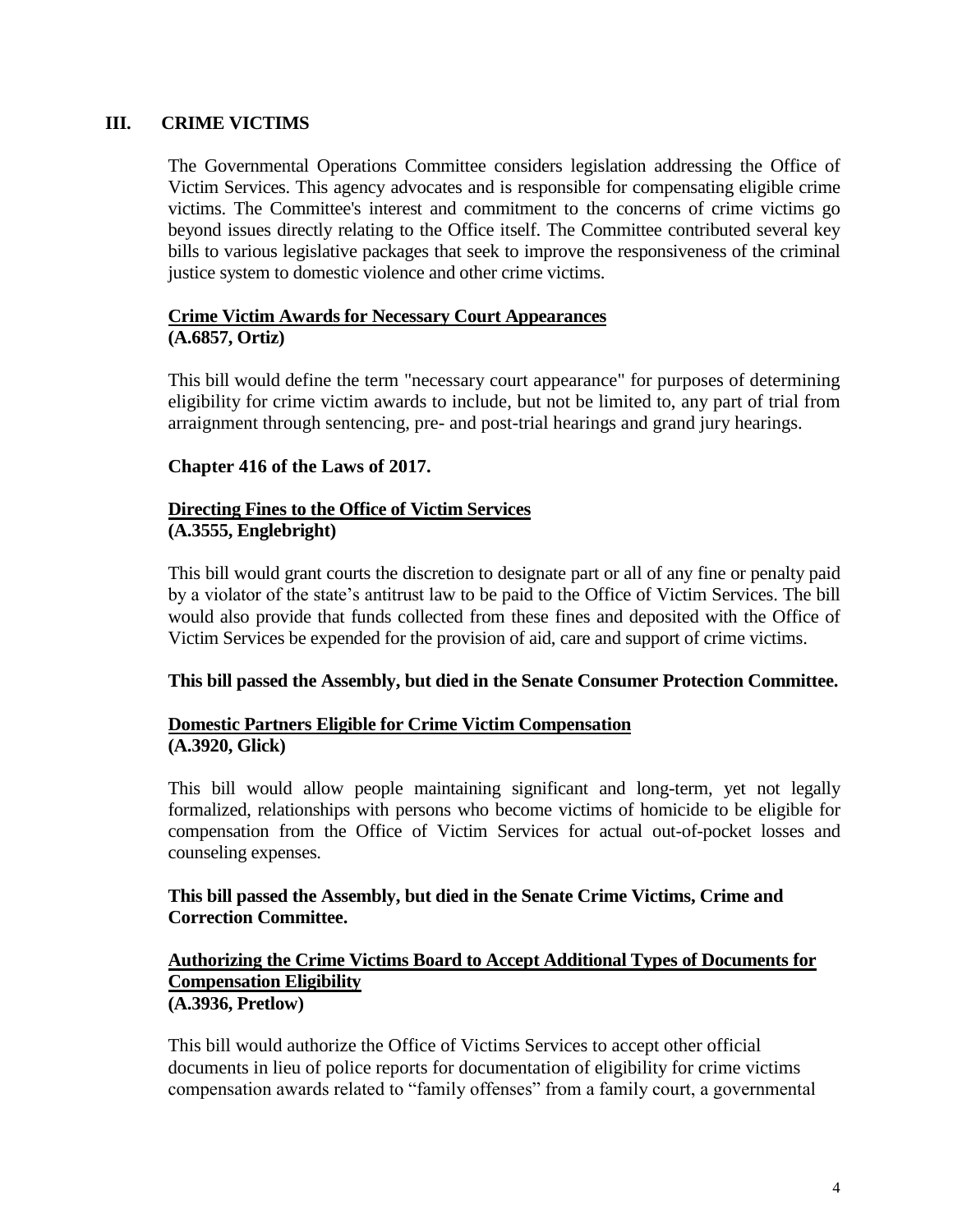agency responsible for child and/or adult protective services, or any medical facility that provides a forensic physical examination for victims of rape and sexual assault.

## **This bill passed the Assembly, but died in the Senate Investigations and Governmental Operations Committee.**

## **Authorizing the Office of Victim Services to Expand the List of Surviving Family Member Eligibility List (A.7281, Peoples-Stokes)**

This bill would expand the list of surviving family members eligible for reimbursement of crime scene cleanup expense to grandparents, parents, stepparents, guardians, brothers, sisters, stepbrothers, stepsisters, and grandchildren of victims, when a victim or family member is killed in a shared residence.

## **Chapter 117 of the Laws of New York.**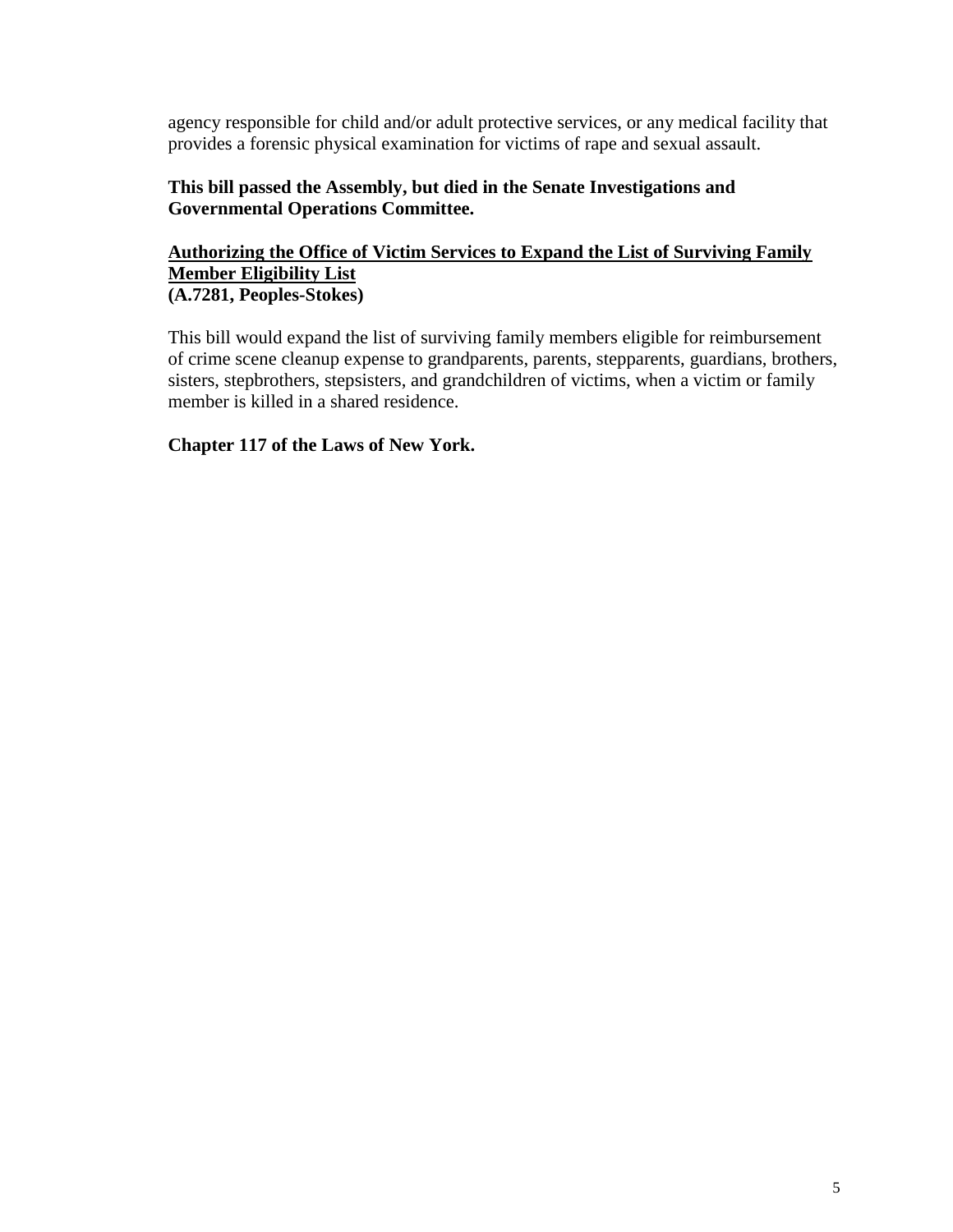## **IV. DIVISION OF HUMAN RIGHTS**

The Division of Human Rights is the agency responsible for the enforcement of the State's Human Rights Law, which protects the citizens of New York from discrimination based on race, sex, religion, marital status and several other protected categories.

## **Prohibiting Employers from Discriminating Against Domestic Violence Victims (A.1481-A, Weinstein)**

This bill would prohibit employers from barring or discharging from employment, or refusing to hire, employ or license, a victim of domestic violence because of his or her status as a victim of such violence. In addition, employers could not discriminate against such individuals in compensation or in terms, conditions or privileges of employment. This bill would require an employer to provide reasonable accommodation to an employee who is a victim of domestic violence when he or she must be absent from work for a reasonable time.

#### **This bill passed the Assembly, but died in the Senate Investigations and Government Operations Committee.**

#### **Prohibiting Discrimination on the Basis of Gender Identity or Expression (A.3358, Gottfried)**

This bill would prohibit discrimination based on gender identity or expression in matters of employment, credit, education, housing, public accommodation and ownership, the use or occupancy of public space, and membership in any firehouse or fire department. Additionally, this bill would include violent crimes against individuals based on their gender identity or expression as a hate crime. This bill would also include gender identity or expression as one of the specific areas identified in the Human Rights Law for which the Division may form an advisory council in order to study the problems of discrimination and develop plans and policies.

## **This bill passed the Assembly, but died in the Senate Investigations and Government Operations Committee.**

## **Prohibiting Employers from Seeking Salary History from Prospective Employees (A.2040-C, Crespo)**

This bill would make it unlawful for an employer to request, require, seek or rely on a current or prospective employee's salary or wage history as a condition to receive an interview, an offer of employment, a condition for continued employment or promotion. The bill would also prohibit retaliation by an employer against a prospective employee based on the employee's refusal to provide salary or wage history, as well as retaliation against a prospective, future or former employee based on filing a complaint with the Department of Labor alleging a violation of this section. Under the bill, a prospective employee could voluntarily disclose salary or wage history, and a prospective employer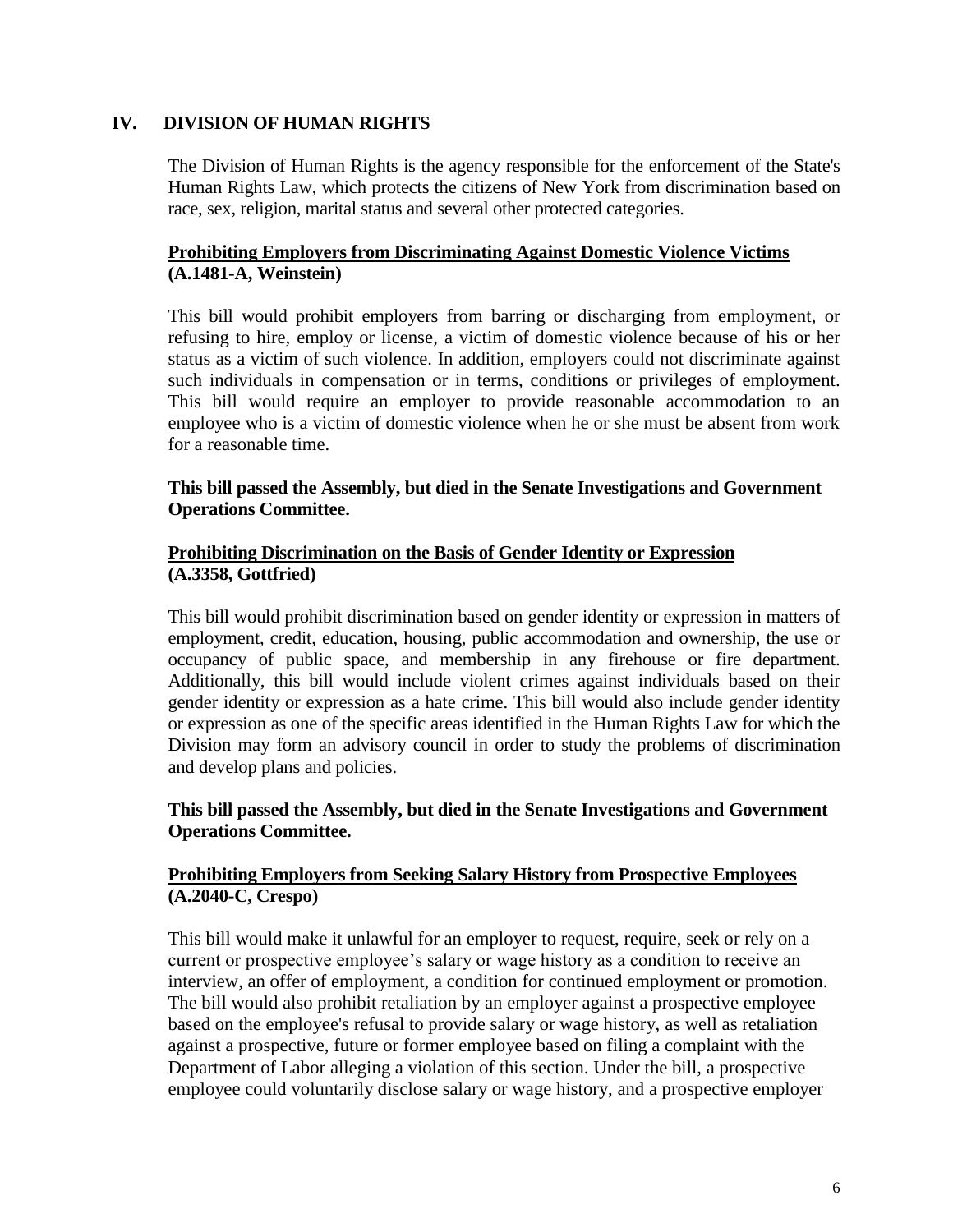would be allowed to confirm salary history only if the prospective employee provides prior wage information.

## **This bill passed the Assembly, but dies in the Senate Rules Committee.**

## **Protecting State Employees with Disabilities (A.2546, Lifton)**

This bill would waive the state's sovereign immunity from liability under the Americans with Disabilities Act (ADA). Under this legislation, employees of the state would attain the right to seek damages in state court for violations of their rights under the ADA. In addition, this bill would allow citizens with disabilities to seek damages if the state does not meet the ADA's standards for access to government buildings, programs and services.

## **This bill passed the Assembly, but died in the Senate Codes Committee.**

## **Prohibiting Discrimination Against Religious Attire (A.4977, Weprin)**

This bill would provide that it would be an unlawful discriminatory practice for any employer, or an employee or agent thereof, to impose upon a person as a condition of obtaining or retaining employment any terms or conditions that would require such person to forgo the wearing of any attire, clothing, or facial hair in accordance with his or her religion. The bill would also allow an employer, after engaging in a bona fide effort to accommodate the employee's religious observances or practice, to demonstrate that to do so would cause undue hardship on the employer's business.

## **This bill passed the Assembly, but died in the Senate Investigations and Government Operations Committee.**

#### **Gender Neutral Single Occupancy Bathrooms in State-Owned or -Operated Buildings (A.5137, Rosenthal)**

This bill would require the Commissioner of General Services to ensure that all single occupancy bathrooms in state-owned or -operated buildings be designated as gender neutral.

#### **This bill passed the Assembly, but died in the Senate Rules Committee.**

## **Temporary Commission of Child Abuse and Neglect Prevention (A.5769-A, Galef)**

This bill would establish a temporary commission to examine, evaluate, and make recommendations concerning child abuse and neglect prevention efforts in New York State. The Commission would focus on issues related to lowering the rate of child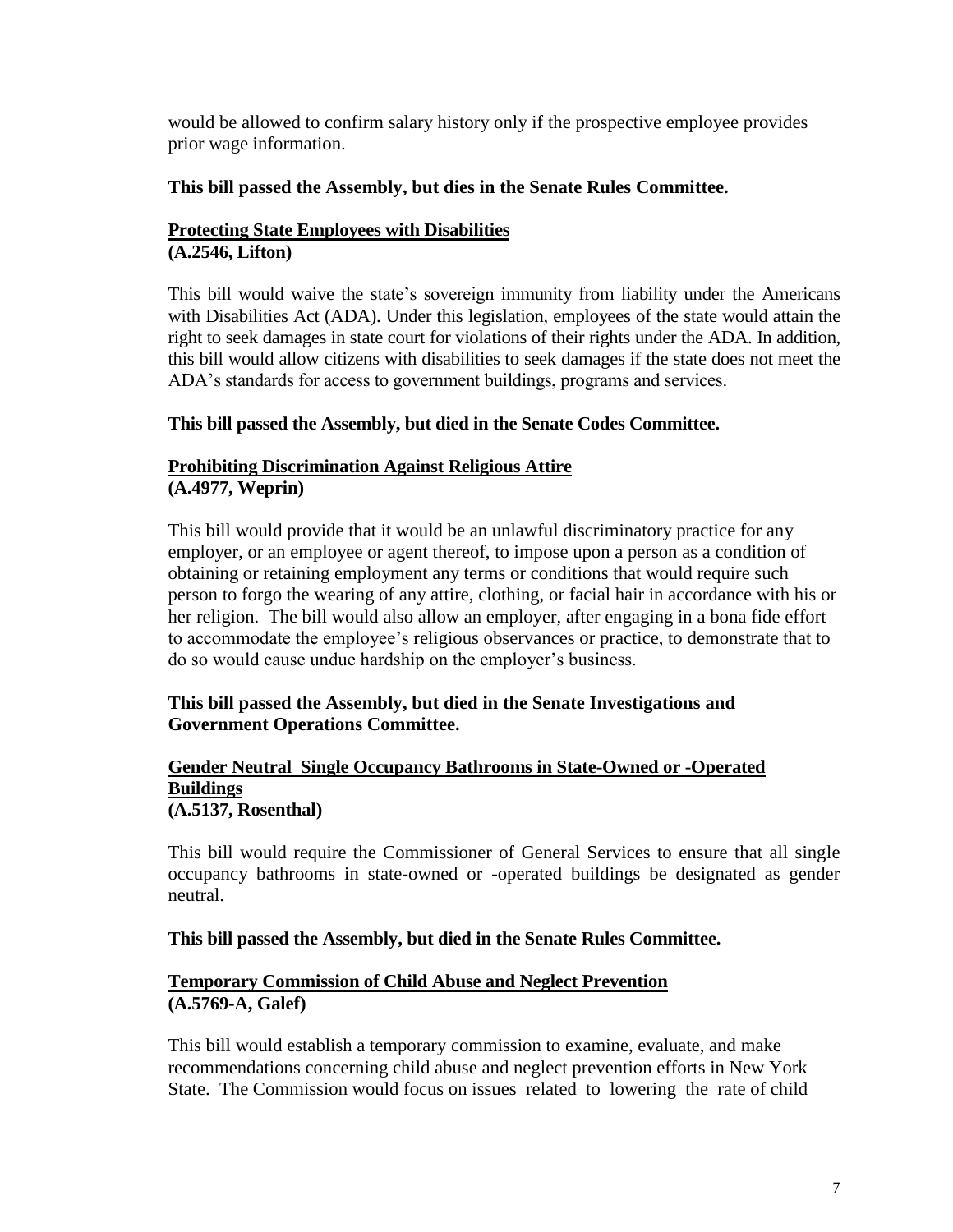abuse and neglect; the availability of quality prevention programs statewide, including the identification of regions where such programs are lacking; and the availability and adequacy of state funds for child abuse and neglect prevention, including where those funds are allocated and how they are being utilized.

## **Chapter 481 of the Law of 2017. Approval Memo 50.**

#### **Statement on Preventing Human Trafficking (A.6380-C, Titone)**

This bill would require a statement from parties submitting bids for competitively bid procurements affirming that it will not transact business with any organization, person or entity engaged in human trafficking. In addition, if an entity submitting a bid has a human trafficking prevention policy, such policy would be required to be submitted with its bid.

## **This bill passed the Assembly, but died in the Senate Rules Committee.**

#### **Expanding the Scope of Unlawful Discriminatory Practices (A.6659, Dilan)**

This bill would require public, as well as private, educational institutions to comply with anti-discrimination provisions of the Human Rights Law.

## **This bill passed the Assembly, but died in the Senate Codes Committee.**

## **Changing References in Law from "Hearing Impaired" to "Deaf or Hard of Hearing" (A.7178, Englebright)**

This bill would change the words "hearing impairment" and "hearing impaired" to "deaf or hard of hearing" throughout New York State law.

#### **This bill passed the Assembly, but died in the Senate Rules Committee.**

## **Reasonable Accommodations to Allow the Use of a Service Animal in Housing (A.7283, Dilan)**

This bill was submitted for introduction by the Division of Human Rights to amend the Human Rights Law to clarify that reasonable accommodations include the use of an animal to alleviate symptoms or effects of a disability in public and private housing.

#### **This bill passed the Assembly, but died in the Senate Codes Committee.**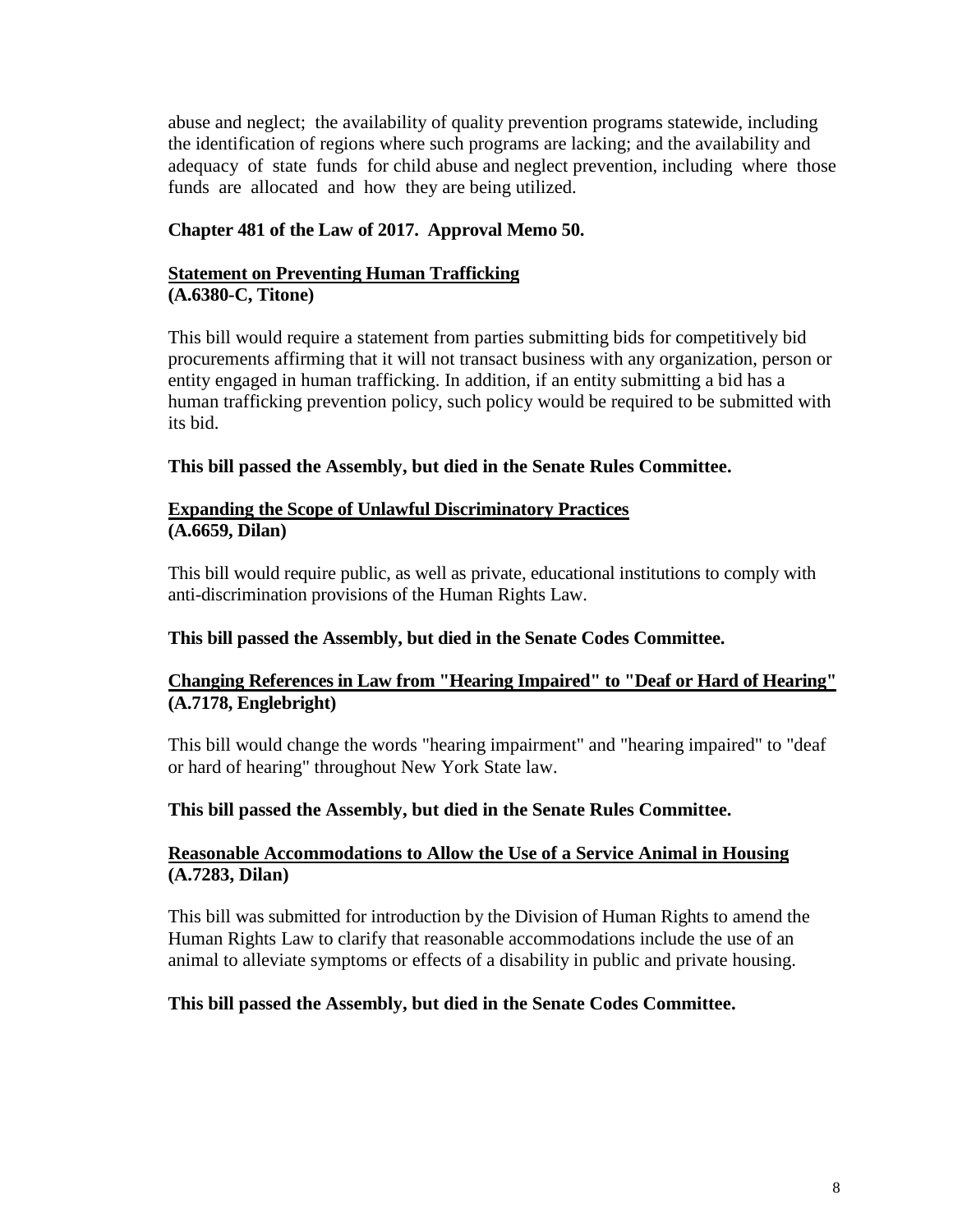#### **V. OPEN GOVERNMENT**

The Freedom of Information Law (FOIL) governs the public's right to know about governmental decision-making by allowing for review of documents that form the basis of governmental decisions and actions. The Open Meetings Law enables the public to monitor the performance of public officials by observing the deliberations and decisions that go into the making of public policy. FOIL and the Open Meetings Law, as well as other laws, help to ensure governments' accountability to the people.

## **Freedom of Information Requests and Attorney's Fees (A.2750-A, Paulin)**

This bill would authorize a court to order an award of reasonable attorney's fees against an agency when the petitioner substantially prevailed and when the agency failed to respond to a FOIL request or repeal within the statutory time frame required. This bill would require a court to order an award of reasonable attorneys' fees against an agency in FOIL cases when the petitioner substantially prevailed and the court finds that the agency had no reasonable basis for denying access to the records sought.

#### **Chapter 453 of the Laws of 2017. Approval Memo 33.**

#### **Public Employee Retirees (A.3306, Englebright)**

This bill would clarify that the name of a retiree in a public employees' retirement system is subject to disclosure under FOIL by amending the Public Officers Law to define "retiree" as a former officer or employee of a state agency, the legislature, or the judiciary who is also a member of a public employees' retirement system. This bill would also define "beneficiary" as a person chosen by a retiree to receive pension benefits following the retiree's death.

## **This bill passed the Assembly, but died in the Senate Investigations and Government Operations Committee.**

## **Waiving of State Copyright Claims for Public Records (A.2401, Galef)**

This bill would increase access to records that are required to be disclosed pursuant to FOIL by waiving government copyrights in records that are prepared by public bodies and are required to be disclosed pursuant to FOIL, except where the record reflects artistic creation, scientific or academic research, or if the body intends to sell the record to the public. This bill responds to governmental entities' practice of copyrighting government documents.

## **This bill passed the Assembly, but died in the Senate Investigations and Government Operations Committee.**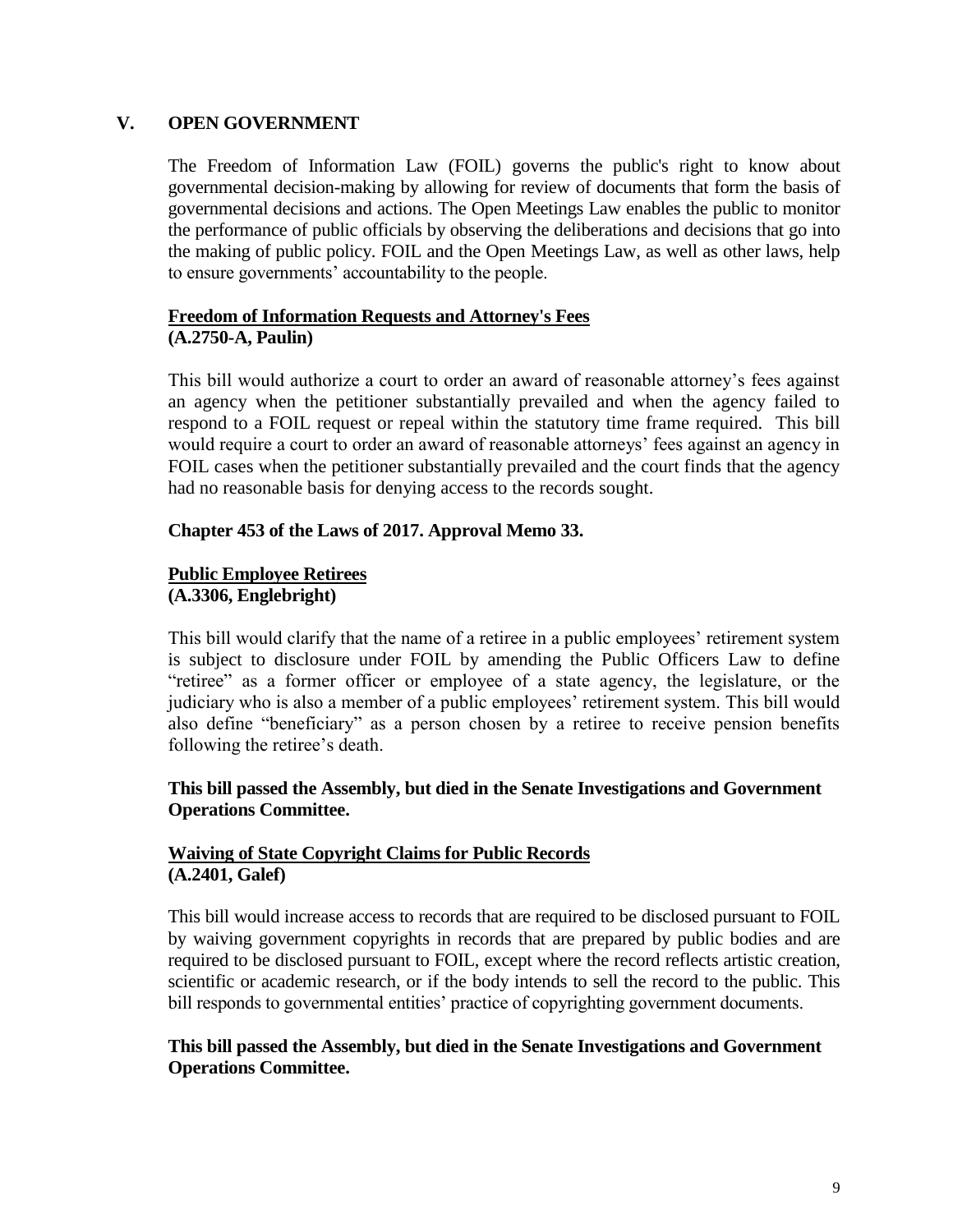## **Open and Transparent Public Records (A.3463, Englebright)**

This bill would require a particularized and specific justification for the denial of access to records under FOIL. In addition, this bill would provide that when an agency is considering denying access to records under the law enforcement exception to FOIL because disclosure would interfere with a judicial proceeding, then the decision of whether to grant access would be made by the judge presiding over that judicial proceeding. This bill would also clarify that a denial of access to records under FOIL does not prevent a person from obtaining records under any other law, and that parties to any civil or criminal action or proceeding can use FOIL to obtain records concerning the action or proceeding. Furthermore, this bill would clarify that access to a record cannot be withheld due to the type or category of record or solely because it relates in some manner to an investigation or criminal proceeding.

## **This bill passed the Assembly but died in the Senate Investigations and Government Operations Committee.**

## **Online FOIL Requests (A.2131, Peoples-Stokes)**

This bill would require each state agency that maintains a website to ensure that such website provides for the online submission of FOIL requests.

## **This bill passed the Assembly, but died in the Senate Investigations and Government Operations Committee.**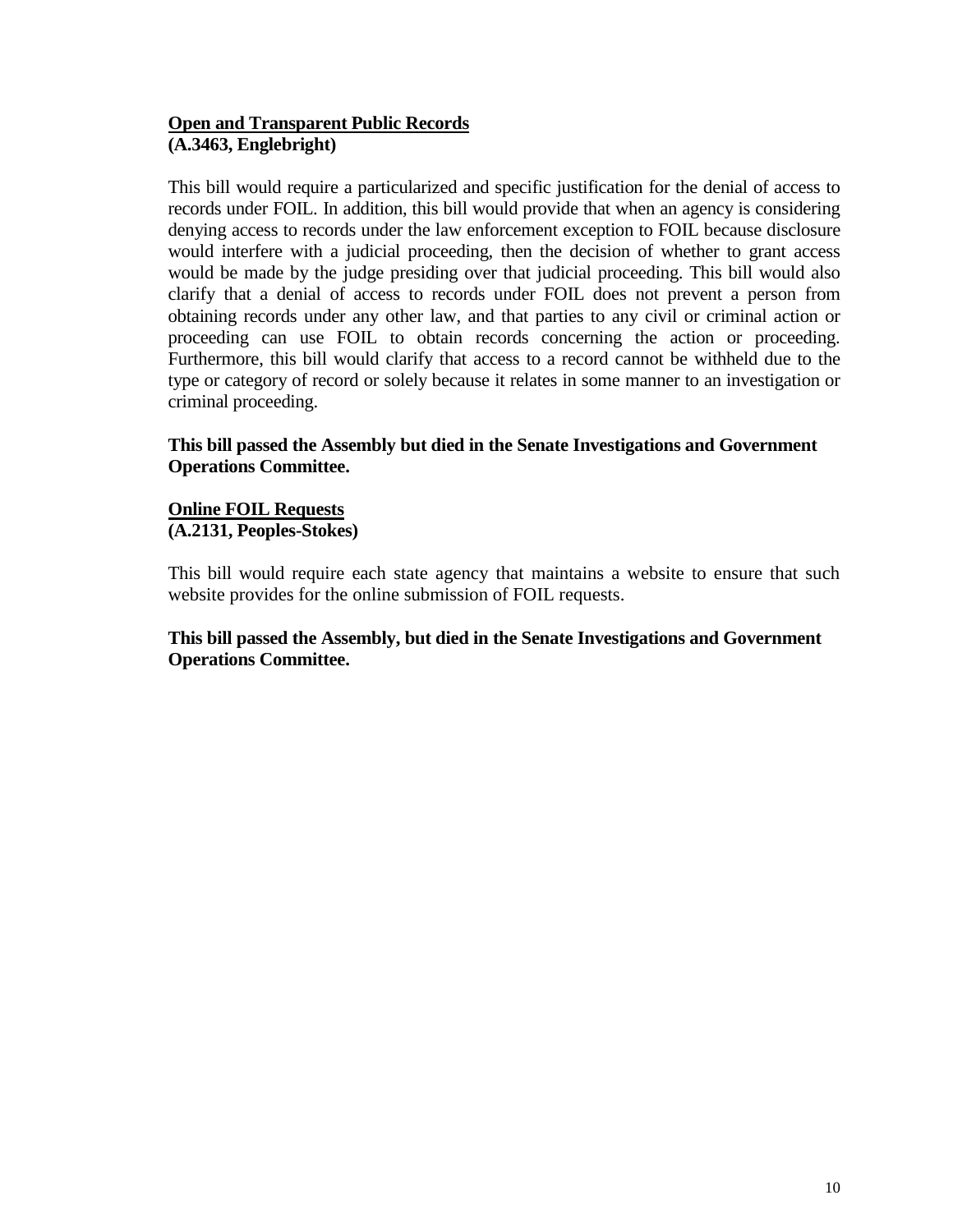## **VI. GOVERNMENTAL ADMINISTRATION AND REFORM**

The Governmental Operations Committee has jurisdiction over bills that seek to amend the Public Officers Law, the Legislative Law and other laws that regulate many of the actions of state government and public employees. Many of these laws are important components of efforts to make government more open and responsive.

## **State Information Technology Innovation Center (A.1713, Hevesi)**

This bill would establish a state information technology innovation center, or iCenter, to develop, pilot, and consider technology solutions. The iCenter would be required to comply with all state laws, rules, regulations, and policies, and would not create preferred status for any vendor in any government procurement, or abrogate the requirement that technology procurements are awarded pursuant to all applicable laws, including such laws requiring a competitive process. The Office of Information Technology would also conduct an outreach campaign to inform the public of the iCenter and conduct specific outreach to minority- and women-owned business enterprises, service-disabled veteranowned businesses, and other small businesses. In addition, an annual report would be submitted to the Legislature and Governor on the progress of the iCenter on the first of October beginning in 2018.

## **Chapter 427 of the Laws of 2017. Approval Memo 25.**

# **Improving Small Business Regulation Guides**

**(A.5779, Simotas)**

This bill would require agencies that adopt rules that significantly impact a substantial number of small businesses to include in its "small business regulation guide" information on assistance available to facilitate regulatory compliance. Where appropriate, such guide would include information on (a) the most common regulatory violations that small businesses are cited for by the agency and (b) any actions that small businesses can reasonably undertake to minimize or prevent the occurrence of such violations.

In addition, this bill would require the Division for Small Business to coordinate the preparation of such guides.

#### **Chapter 462 of the Laws of 2017. Approval Memo 38.**

## **Mobile Friendly Versions of State Agency Websites to be Created (A.6658, Gjonaj)**

This bill would require all current and future state agency websites to offer a mobile friendly version and to be made available for all mobile devices that support such technology.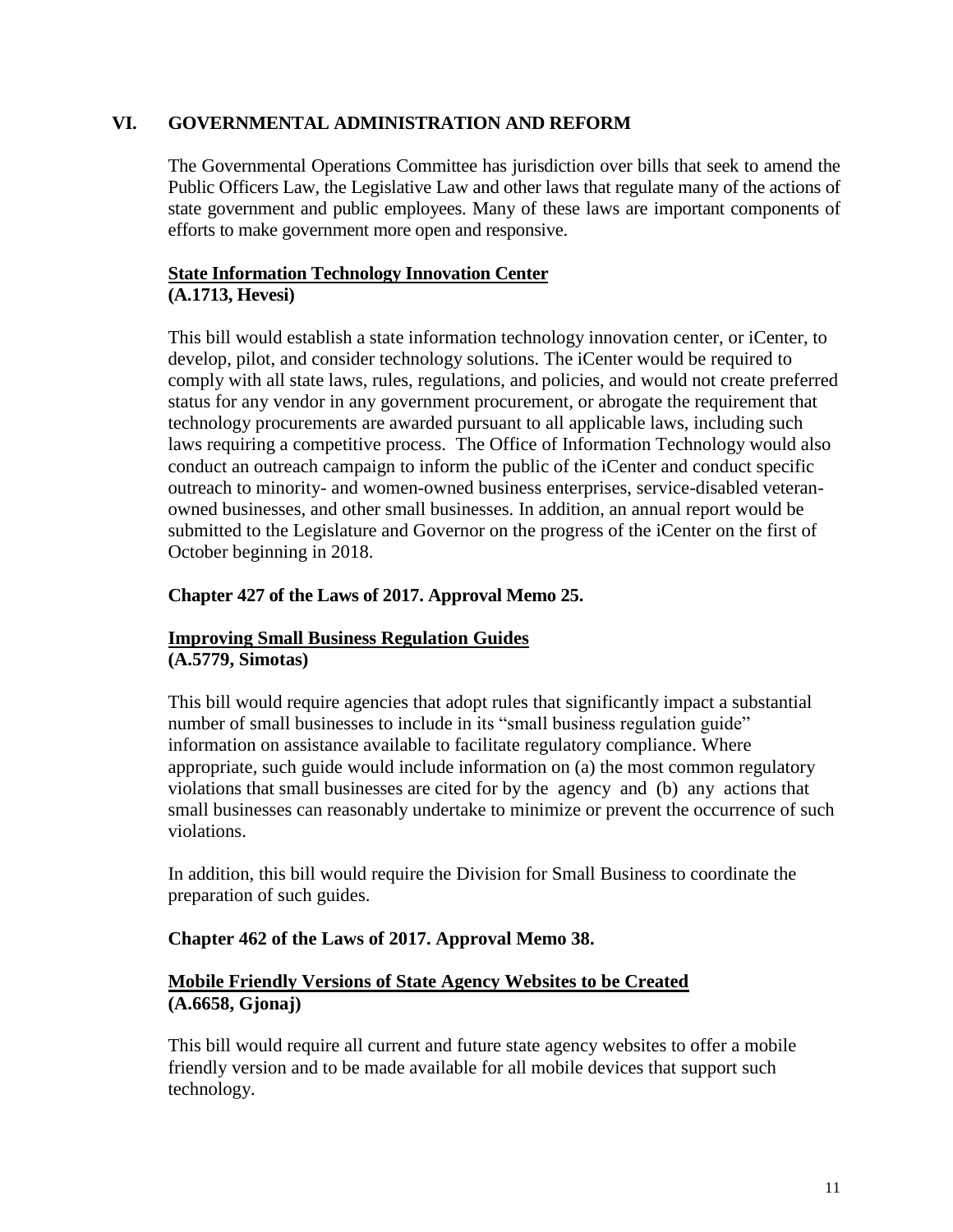#### **Veto Memo 179 of the Laws of 2017.**

#### **Electronic Distribution of State Rulemaking Information (A.7092, Simotas)**

This bill would allow the public to request and receive notification of rulemaking actions electronically. This bill would also allow agencies to permit requests for information that apply to rules notices from specific divisions or programs of the agency. Such electronic requests would not expire and those making such requests would be able to opt out at any time. In addition, no fee would be permitted for sending rulemaking notices electronically.

## **Chapter 295 of the Laws of 2017.**

## **Regulatory Flexibility for Small Businesses and Local Governments (A.7125, Simotas)**

The bill would require an agency to prepare a regulatory flexibility analysis (RFA) when a new rule would impose adverse economic impacts or reporting, recordkeeping or other compliance requirements on small businesses or local governments. This bill would also require agencies to ensure that small businesses and local governments have been given an opportunity to participate in the rulemaking.

#### **Veto Memo 231 of the Laws of 2017.**

## **Expanding Eligibility for Reimbursement of Crime Scene Cleanup (A.7281, Peoples-Stokes)**

This bill would add grandparent, stepparent, guardian, brother, sister, stepbrother, stepsister, or grandchild to the list of surviving family members eligible for reimbursement of crime scene cleanup expenses when a victim/family member is killed in a shared residence.

#### **Chapter 117 of the Laws of 2017.**

## **Expanding Diversity and Ethnicity Groupings in State Data Collection (A.7352, Niou)**

This bill would require every state agency, board or commission collecting demographic information to utilize separate collection categories and tabulations to include all major Asian and Pacific Islander demographic and ethnic groups.

#### **This bill passed the Assembly, but died in the Senate Rules Committee.**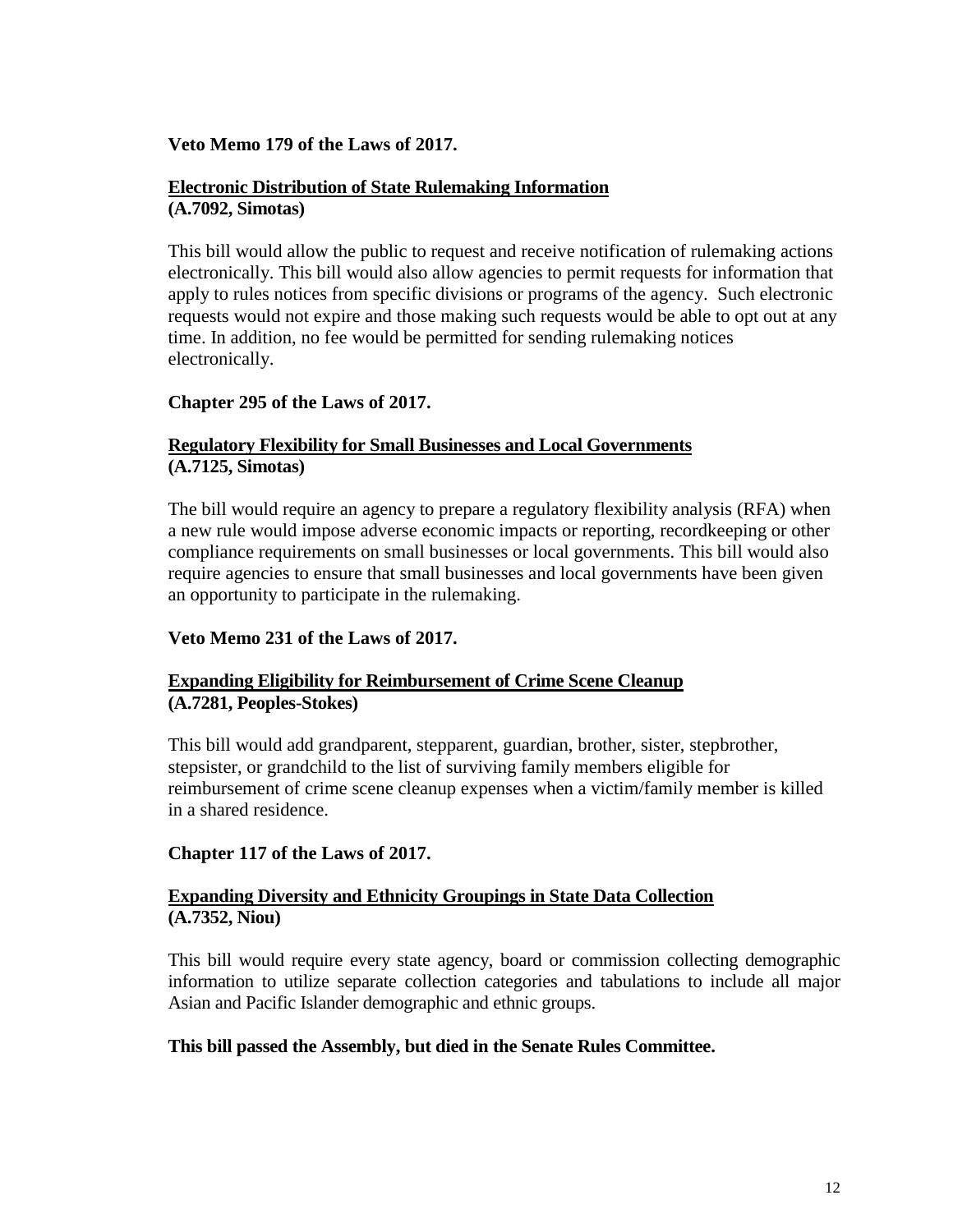## **Transmission of Reports of Missing Persons to the National Missing and Unidentified Persons System (A.8286-B, Otis)**

This bill would require that in the event that a child or adult is reported missing, a copy of the report of the missing person will be transmitted to the National Missing and Unidentified Persons System (NamUs) no later than 30 days after entry of such a report. The bill would require DCJS to establish procedures to ensure such transmittal of a missing child report to NamUs.

## **Chapter 423 of the Laws of 2017. Approval Memo 22.**

#### **Extending the Comment Period for Proposed Rules (A.8408, Simotas)**

This bill would increase the minimum time period for public comment from 45 days to sixty days for either the period of time for which an agency must accept public comment on a proposed rule or the time period for accepting such comment prior to the first required public hearings on the proposed rules.

## **Chapter 455 of the Laws of 2017.**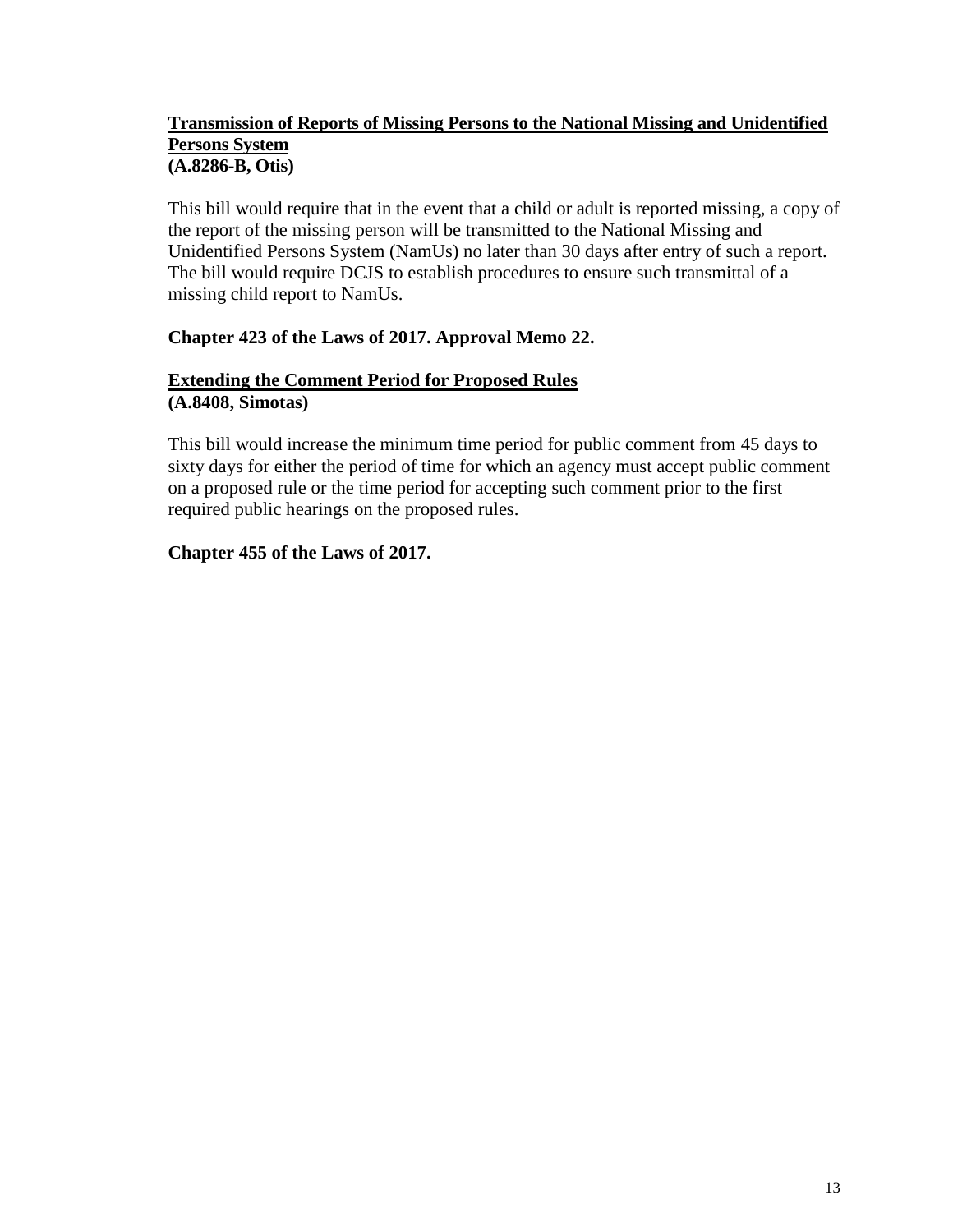### **VII. PROCUREMENT AND STATE CONTRACTS**

One important function of the Governmental Operations Committee is to review the procurement laws and regulations. The Committee is also interested in monitoring the contracts of the state.

## **Regulating Geological Services in State Contracts (A.7768, Fahy)**

This bill would add geological services to the current list of professional services procured through the qualifications-based selection process.

## **Chapter 388 of the Laws of 2017.**

## **New York Buy American Act (A.8427-A, Morelle)**

This bill would require structural iron and steel permanently incorporated in certain roads and bridges to be made in USA. The bill would apply to contracts of certain agencies and authorities over 1 million dollars for the construction of surface roads and bridges. The agencies/authorities would be required to promulgate rules to effect the administration of this "Buy American Act". The bill also establishes a work group to study and make recommendations on various issues including the impact of Buy American on reciprocal trade agreements, and adding more products to Buy American in the future.

## **Chapter 451 of the Laws of 2107.**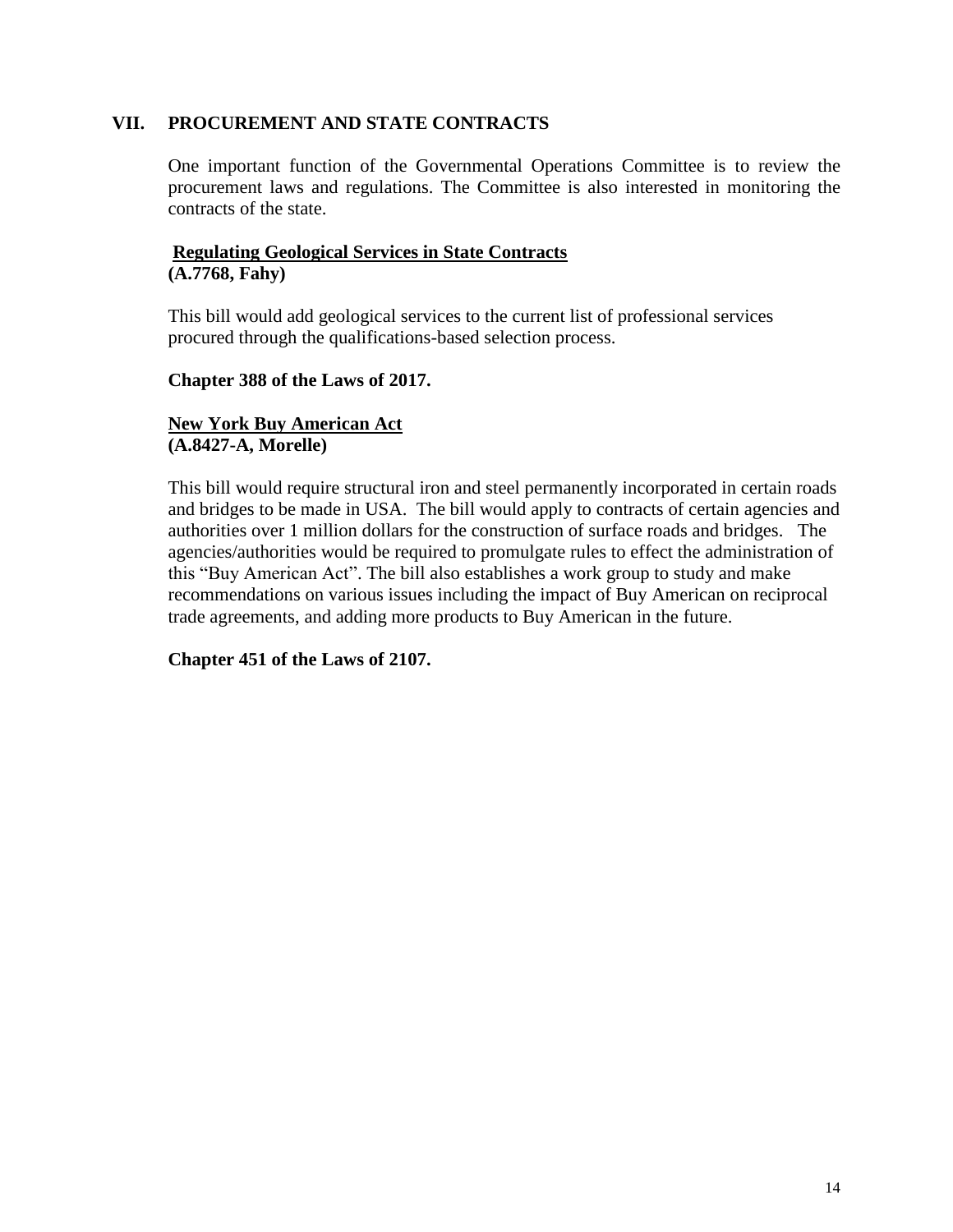#### **VIII. MINORITY- AND WOMEN-OWNED BUSINESS ENTERPRISES (MWBEs)**

#### **MWBE Contract Waivers (A.228, Bichotte)**

This bill would require a contracting agency, within 30 days of the issuance of a partial or total waiver of compliance, to report the issuance of the waiver to the director of the Division of Minority and Women's Business Development. The Division would be required to keep records of such waivers, and make such records publicly available on its website.

**This bill passed the Assembly, but died in the Senate Investigations and Government Operations Committee.**

## **MWBE Mentorship Program (A.230, Bichotte)**

This bill would require the Empire State Development Corporation to conduct a study to explore the feasibility of an MWBE capacity mentorship program, the feasibility of using such program to pre-qualify MWBEs, and to examine how each program could be tailored to better prepare MWBEs for bidding on contracts.

### **This bill passed the Assembly, but died in the Senate Investigation and Government Operations Committee.**

## **Annual Report of the Division of Minority and Women's Business Development (A.287, Bichotte)**

This bill would require the Division of Minority and Women's Business Development to report on contracts in a more detailed manner, including providing data related to MWBE participation in state contracts in a manner so as it may be sorted and reviewed more readily.

#### **This bill passed the Assembly.**

## **Ensuring the Integrity of the MWBE Program (A.702, Rodriguez)**

This bill would reduce fraud and abuse related to the MWBE program by, amongst other measures, requiring the development of standardized certification forms to be completed under penalty of perjury, which would require a certification from the prime contractor that the MWBE in fact performed the services or provided the materials. The MWBE would also be required to certify that they in fact performed the services or provided the materials they were contracted to perform or provide. In addition, this bill would establish the "Minority- and Women-Owned Business Enterprise Fund" as a fund of the State.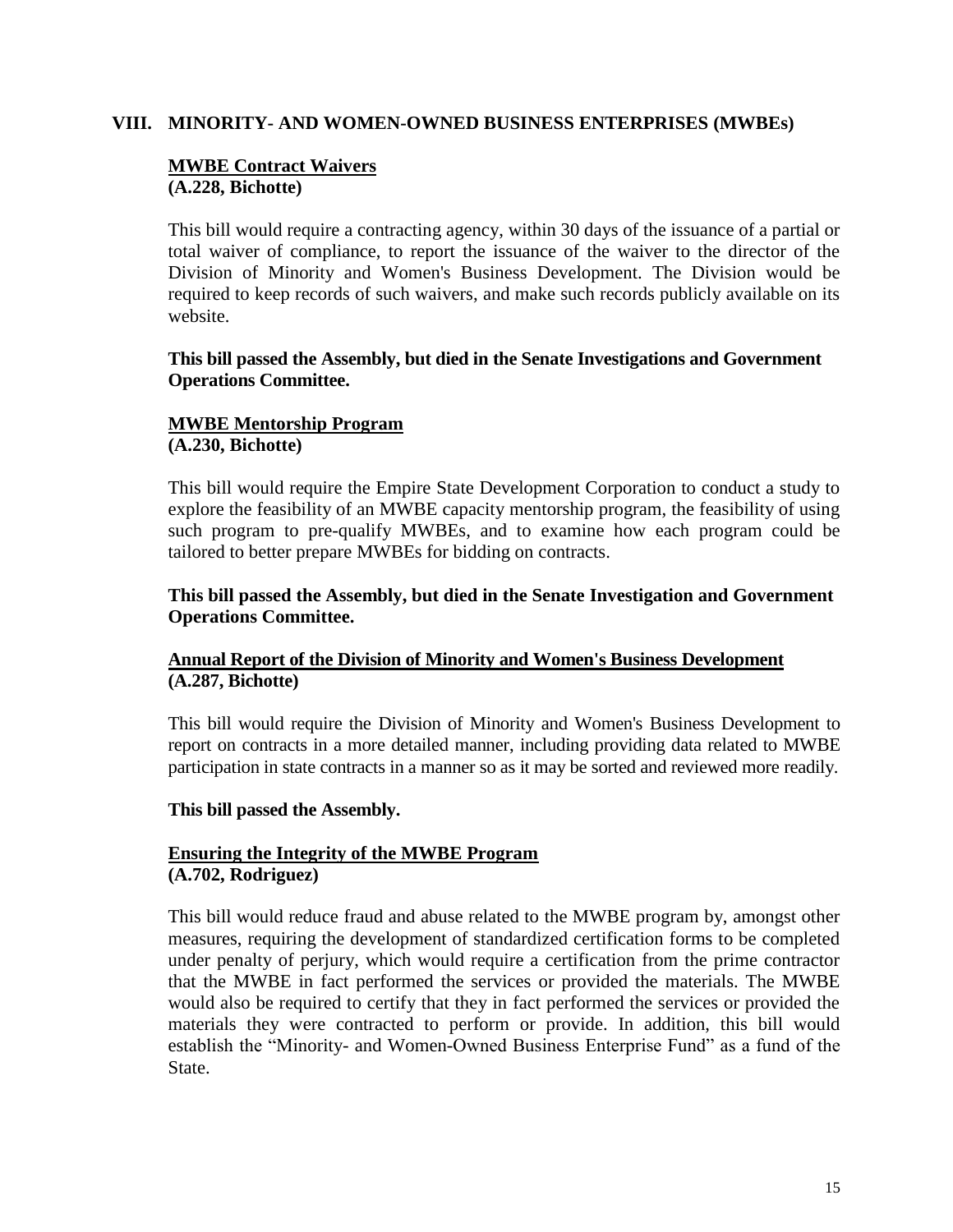### **This bill passed the Assembly, but died in the Senate Finance Committee.**

#### **Eliminating the Personal Net Worth Cap (A.2819, Bichotte)**

This bill would eliminate the current MWBE certification requirement that certain minority- and women-owned business owners have a personal net worth of less than \$3.5 million.

### **Veto memo 251.**

### **Increasing Participation of Minority- and Women-Owned Business Enterprises (MWBEs) (A.4322, Blake)**

This bill would require all contracting state agencies to develop a three-year growth plan to determine means of promoting and increasing participation of MWBEs on state contracts and sub-contracts. Every three years, beginning May 15, 2018, such plan would be submitted to the Governor and Legislature as part of each state agency's annual report.

## **This bill passed the Assembly, but died in the Senate Finance Committee.**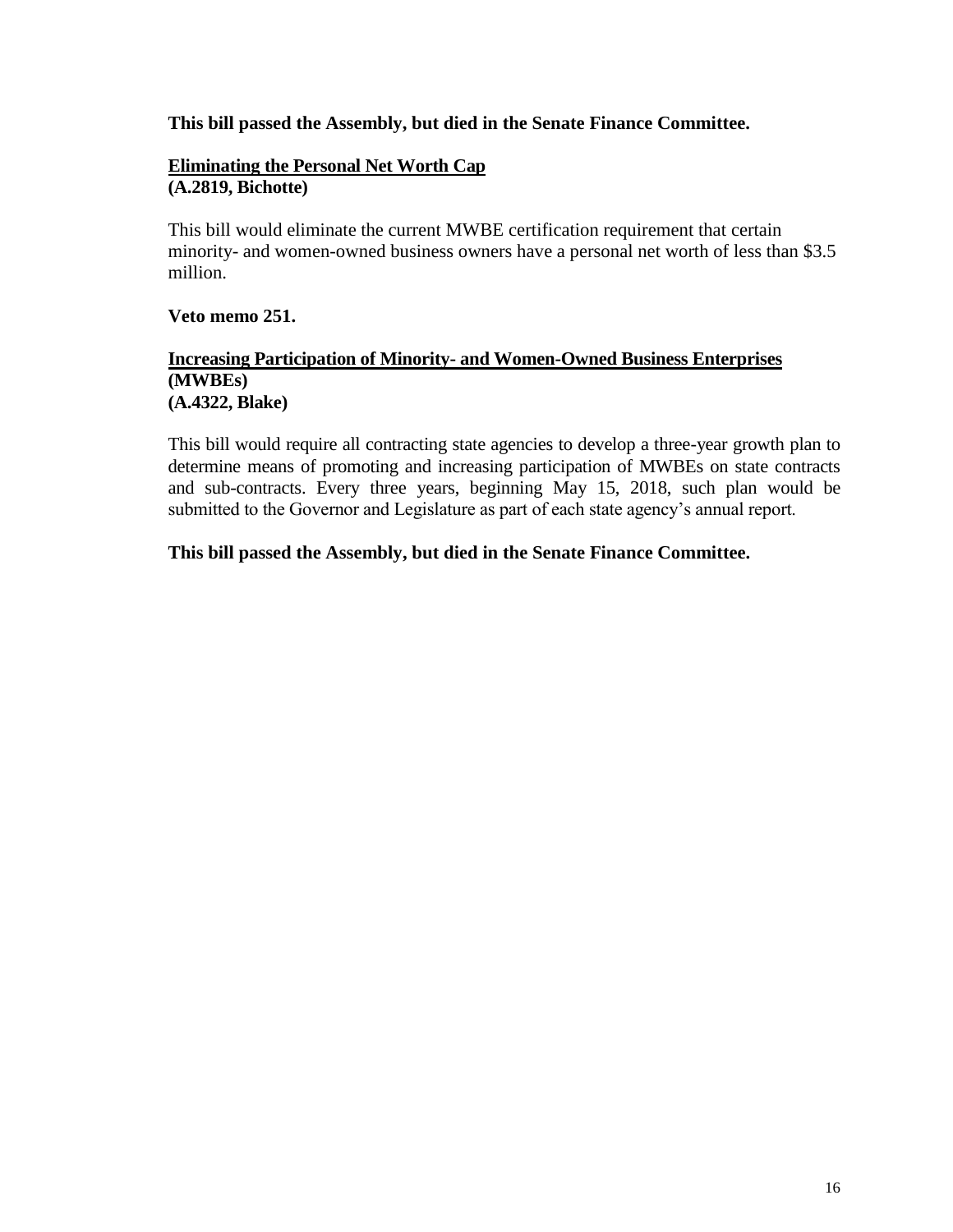#### **IX. MISCELLANEOUS**

### **Closed Captioning on Televisions at Public Places (A.1547, Zebrowski)**

This bill would require accommodations be made for individuals who are deaf, have hearing loss, or for any reason want televisions to display closed captions by requiring places of public accommodation to turn on closed captioning upon request on all public televisions.

#### **This bill passed the Assembly, but died in the Senate Codes Committee.**

## **Disclosure of Solicitation used by or on Behalf of any Charitable Organization (A.2688-A, Steck)**

This bill would require solicitation used by any charity or by a professional fundraiser on behalf of a charity to include a statement identifying the website and telephone number of the New York State Office of the Attorney General where an individual can receive information on charitable organizations.

## **This bill passed the Assembly, but died in the Senate Finance Committee.**

## **Naming of Public Buildings (A.2816, McDonald)**

This bill would prohibit public officers from having a building or space named after them while they hold public office based on the fact that they were responsible for securing public funds for the building or for an entity's cause or agenda.

## **This bill passed the Assembly, but died in the Senate Investigations and Government Operations Committee.**

## **Prohibiting the Unnecessary Filing of Personal Identifying Information (A.3349, Englebright)**

This bill would help protect New York State residents from identity theft by prohibiting businesses from filing personal identifying information with an agency if such personal identifying information is not required to be filed by state or federal law. Public records such as mortgage or judgment documents often contain personal identifying information that is not required by statute. When these documents are available to the public, this creates an opportunity for identity theft. By prohibiting businesses from filing unnecessary personal identifying information with the State or any state entity, residents are further protected from identity theft.

#### **This bill passed the Assembly, but died in the Senate Consumer Protection Committee.**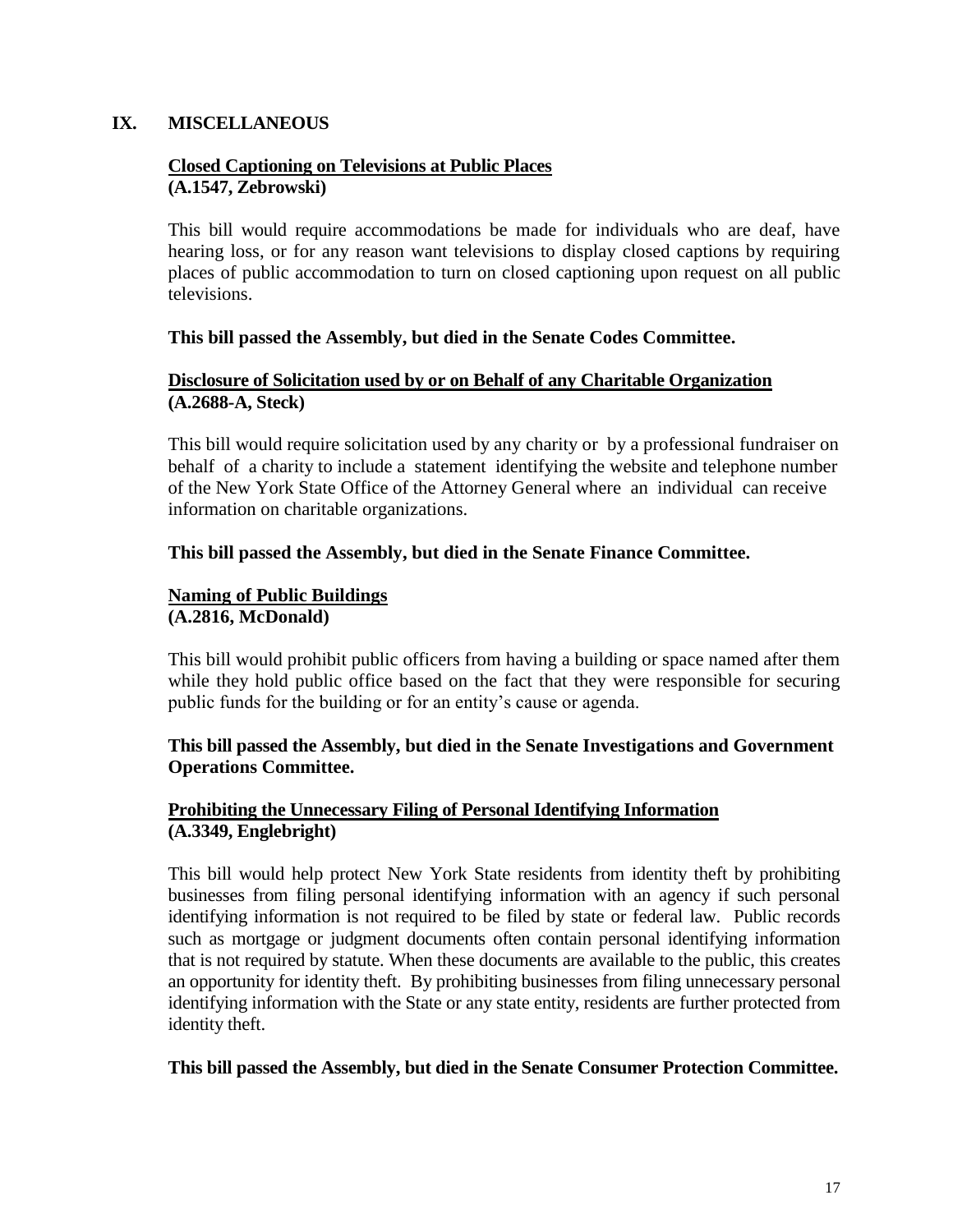## **Women in Policymaking Roles (A.5487, Seawright)**

This bill would require the Secretary of State to maintain a list of public officers at all state agencies who hold policymaking positions, and to record how long such positions have been held, and the number of positions held by women as compared to the number held by men.

## **This bill passed the Assembly, but died in the Senate Finance Committee.**

## **New York State 2020 Complete Count Commission (A.4348, Crespo)**

This bill would establish the New York State 2020 Complete Count Commission to identify issues that may have led to past US Census undercounts in New York State and to make recommendations to ensure an accurate count in the 2020 US Census.

## **This bill passed the Assembly, but died in the Senate Rules Committee.**

## **Lactation Rooms in Public Buildings**

**(A.6775, Solages)** 

This bill would require public buildings that are covered by the Public Buildings Law to contain a lactation room that would be available for use by a member of the public to express breast milk. This requirement would not apply when such building does not contain a lactation room for employees who work in the building or does not have a room that could be repurposed or reconstructed at a reasonable cost.

## **This bill passed the Assembly, but died in the Senate Investigations and Government Operations Committee.**

**Land Transfer (A.6970, Murray)** 

This bill would allow the North Patchogue Fire District to lease a portion of lands and structures to the Eastern Suffolk Board of Cooperative Educational Services for educational and administrative purposes.

## **Chapter 314 of the Laws of 2017.**

## **POW/MIA Chair and Plaque in the Capitol (A.7506, DenDekker)**

This bill would direct the Commissioner of General Services to set aside a space in the Capitol for a POW/MIA chair and plaque to be placed and maintained to honor POW/MIA veterans.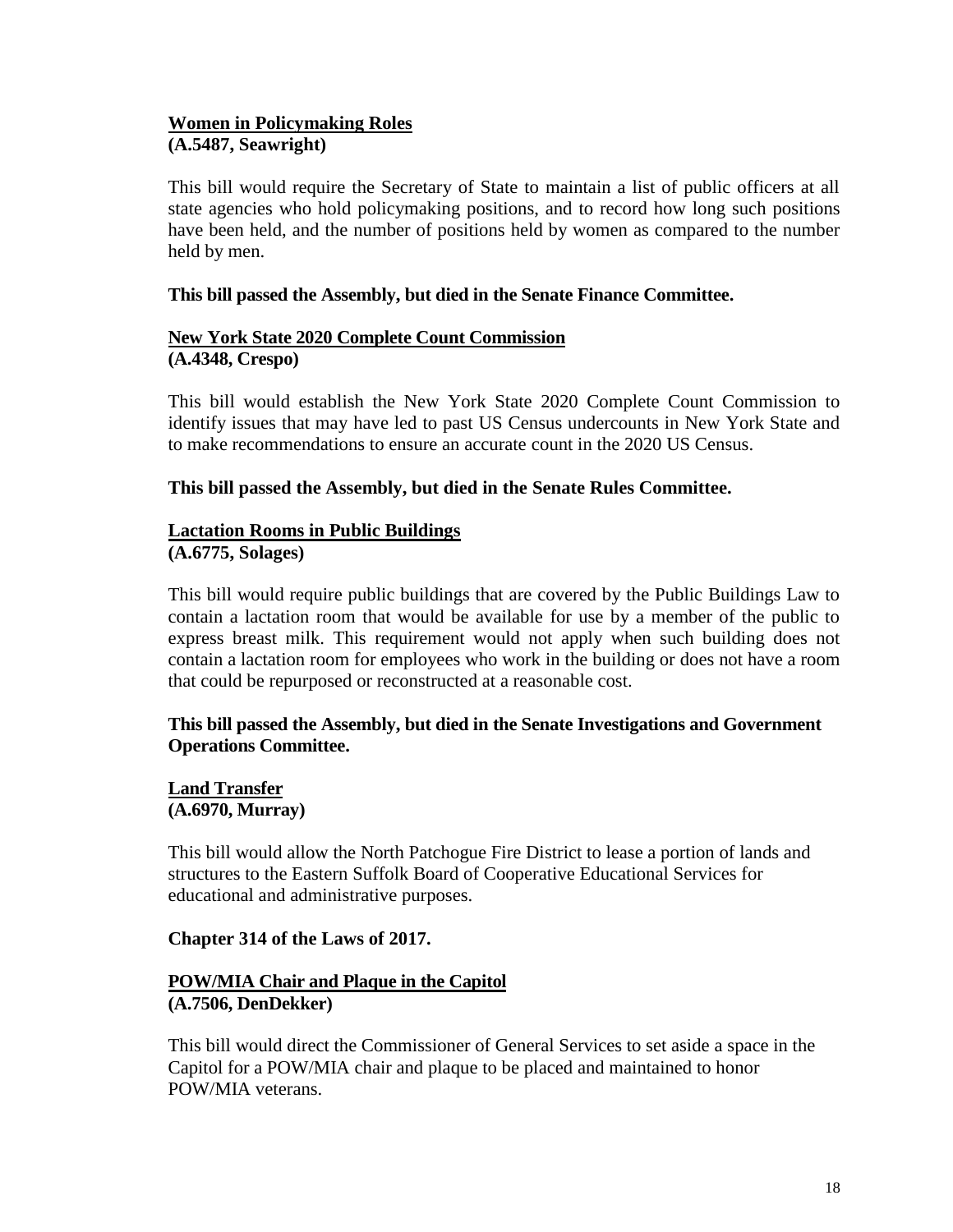## **Chapter 407 of the Laws of 2017.**

#### **Land Transfer (A.7559, Buchwald)**

This bill authorizes the Commissioner of General Services to transfer and convey certain unappropriated state land to the town of Bedford.

## **This bill passed the Assembly, but died in the Senate Finance Committee.**

## **Commemorative Plaque in the Capitol Honoring Samuel J. Abbott (A.7731, Fahy)**

This bill would require the installation and maintenance of a commemorative plaque honoring the service and sacrifice of Samuel J. Abbott to the people of the state in the State Capitol. The plaque would include a description of Samuel J. Abbott's service and sacrifice to the people of the state, and be designed and placed in a manner as determined jointly by the Commissioner of General Services and the Commission on the Restructuring of the Capitol.

## **Chapter 104 0f the Laws of 2017.**

### **Land Transfer (A.8214, Lopez)**

This bill would authorize the Commissioner of General Services to transfer and convey certain unappropriated state land to the county of Greene. The land would be used for the construction of a backup emergency call center.

## **Chapter 321 of the Laws of 2017.**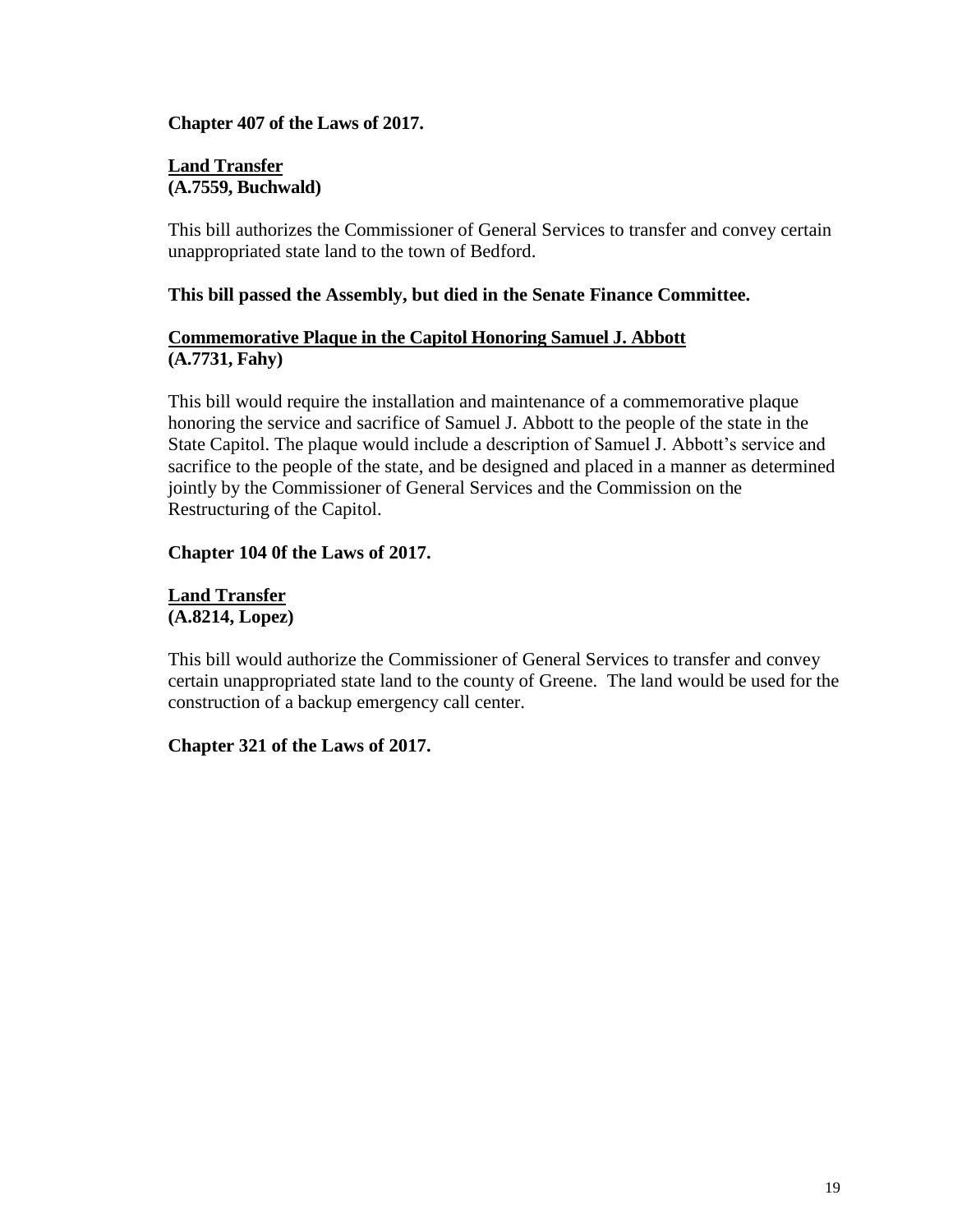## **X. COMMITTEE HEARINGS AND ROUNDTABLES**

## **MINORITY AND WOMEN OWNED BUSINESS PROGRAM**

On December  $5<sup>th</sup>$  2017, the Committee, in conjunction with the Committee on Labor, Committee on Small Business, and the Subcommittee on the Oversight of Minority- and Women-Owned Business Enterprises held a hearing to examine the results and achievements of the State's Minority- and Women-Owned Business Program (MWBE). Article 15-A of the Executive Law, "participation by minority group members and women with respect to state contracts", is set to expire on December 31, 2018. This statute provides the framework for the MWBE certification and procurement program and establishes targeted goals for sourcing of services and commodities by certified MWBE businesses. The Division of Minority and Women's Business Development within the Department of Economic Development is responsible for establishing a statewide certification program, encouraging and assisting state agencies to increase MWBE participation, and commissioning a statewide disparity study regarding the participation of MWBEs on state contracts. In addition, the state administers several programs through its various agencies to provide MWBEs with technical, legal, and financial assistance.

The state retained a firm to conduct a disparity study to determine if MWBEs have had equal access to contracting opportunities with the state. The results of this study have now been published. A new component of the 2016 Disparity Study was the gathering and analysis of demographic workforce utilization data to help determine the effectiveness of the various equal employment opportunity provisions and whether changes could be made to statutes authorizing the MWBE program.

The Committees obtained a great deal of input from various stakeholders. The testimony given during this hearing revealed a great deal about the design, implementation, and utilization of the MWBE program, including its level of state funding, how the MWBE program interacts with project labor agreements across the state, and how to develop a more well-established minority and women's workforce. This testimony will prove invaluable to the Committees as it moves forward with future program-related legislation and with the extension of the program beyond 2018.

#### **Preferred Source Roundtable**

On May  $27<sup>th</sup>$  2017, the Committee held a roundtable to hear from stakeholders on the state's Preferred Source procurement program. The Preferred Source procurement program provides employment opportunities to individuals with various disabilities and certain inmates at correctional facilities. It is the policy of the state to give preferred source vendors a preference on certain procurement contracts whenever possible. Topics of the roundtable included successes and challenges of establishing, maintaining, and expanding employment opportunities, the application process, ways to establish a prevailing market price and possible legislative solutions to improve the Preferred Source program and maximize employment opportunities.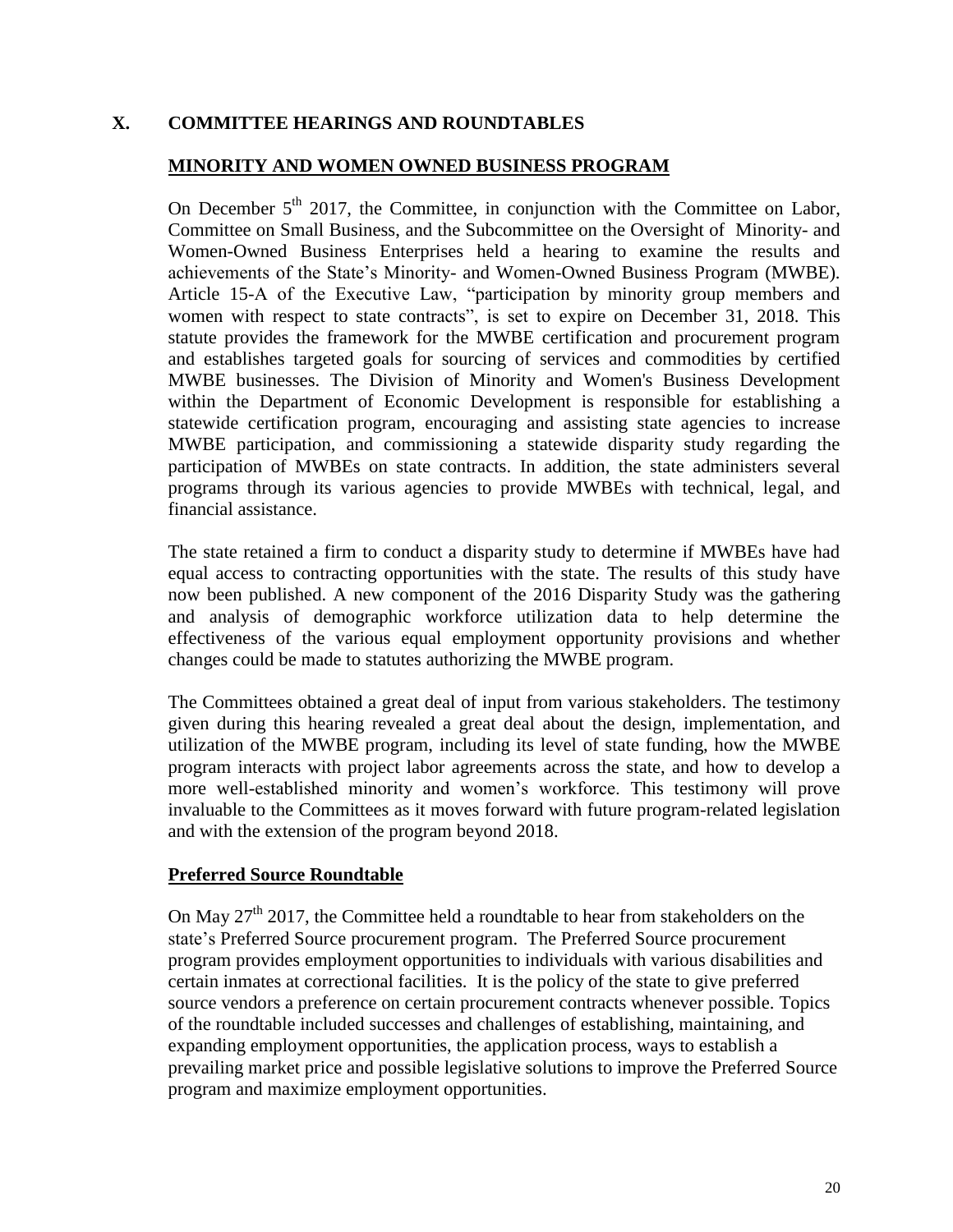The Committee is eager to continue this important conversation into the upcoming legislative session.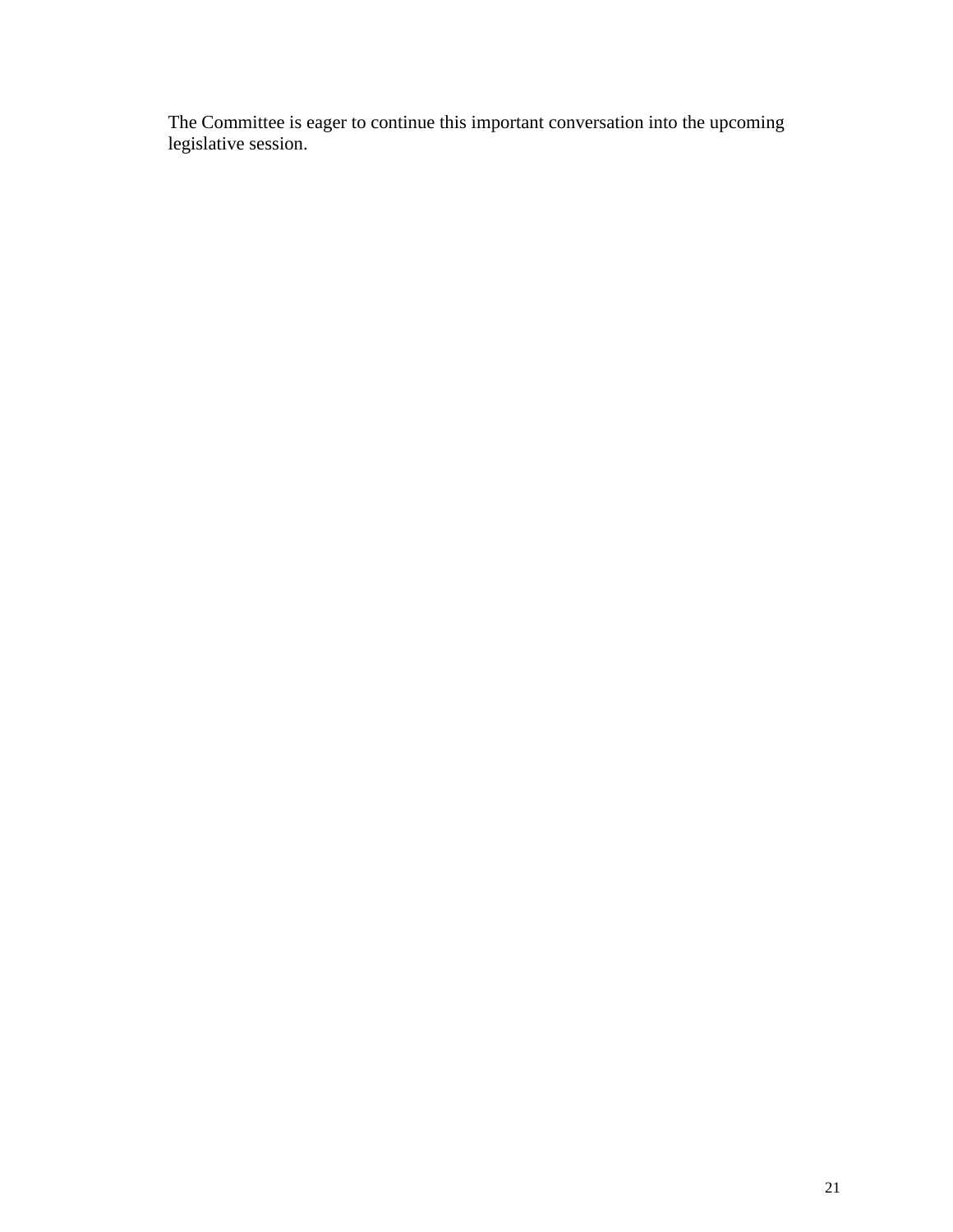#### **XI. OUTLOOK FOR THE 2018 LEGISLATIVE SESSION**

During the 2018 legislative session, the Committee on Governmental Operations will continue to focus on protecting the safety and rights of New Yorkers and increasing the efficiency and openness of government. The Committee will continue to advance legislation advocating more effective disaster preparedness, greater fairness for crime victims and increased opportunities for small businesses while also working to find fiscal savings for the State. In addition, the Committee will continue to investigate solutions to protect the State and its citizens from various cybersecurity issues including ransomware and other malicious cyber attacks.

The Committee will continue its oversight over Article 15-A of the Executive Law and the implementation of the Business Diversification Act of 2010, both of which regulate the participation of minority-and women-owned businesses in State contracts. In June 2017 the committee received the Minority- and Women-owned Business Enterprise (MWBE) Disparity Study. With the MWBE program set to expire at the end of 2018, it is critical to initiate a careful and thoughtful review of the guiding statues and the committee will continue to work toward improvements to facilitate meaningful participation by MWBEs on state contracts.

Finally, the Committee will continue to monitor and review the State's procurement laws in order to ensure that the procurement process remains fair, open, transparent and competitive.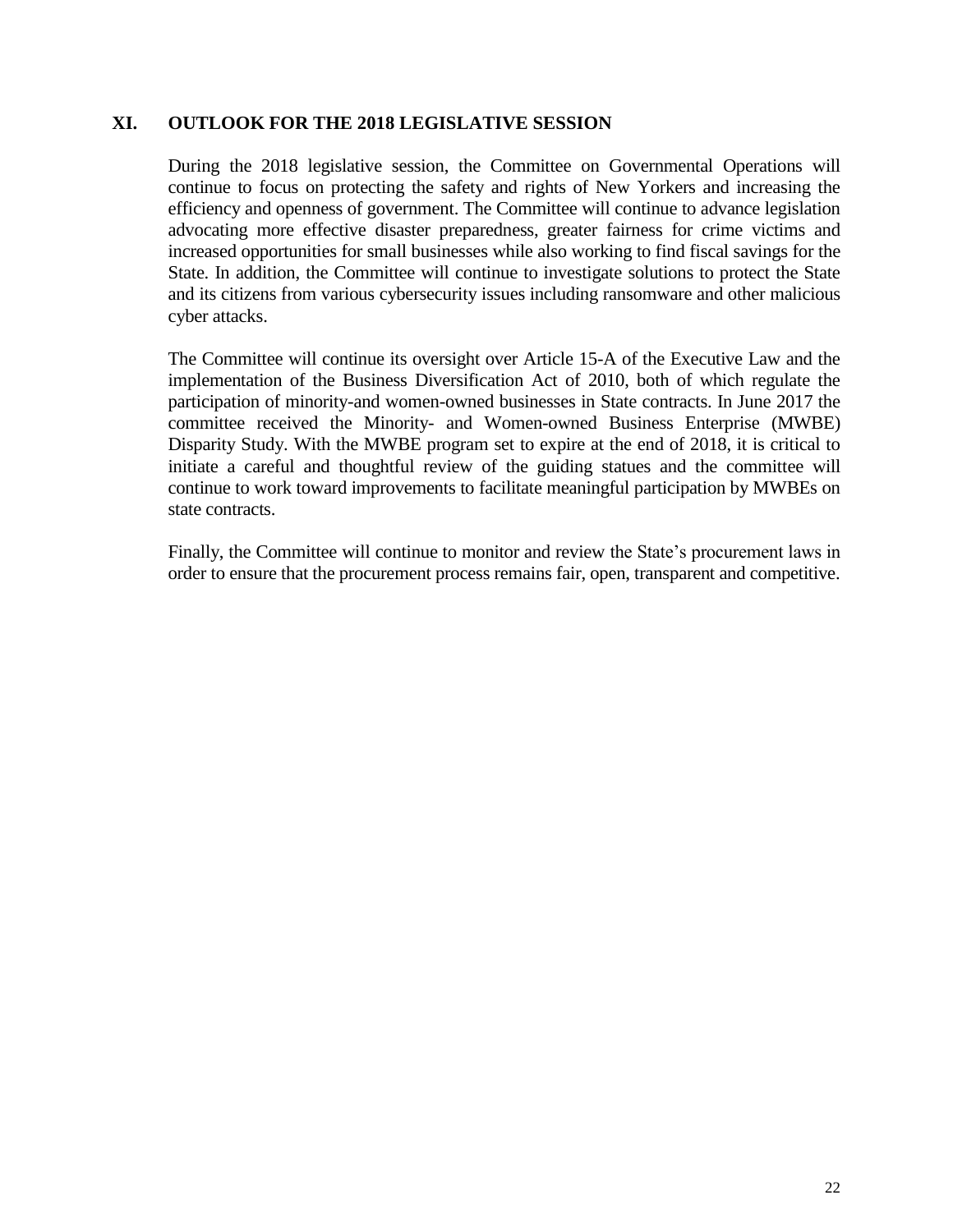## **APPENDIX A**

## **2017 SUMMARY OF ACTION ON ALL BILLS REFERRED TO THE ASSEMBLY COMMITTEE ON GOVERNMENTAL OPERATIONS**

| <b>Final Disposition of Bills</b>               | <b>Assembly Bills</b> | <b>Senate Bills</b> | <b>Total</b>   |
|-------------------------------------------------|-----------------------|---------------------|----------------|
|                                                 |                       |                     |                |
| <b>Bills Reported With or Without Amendment</b> |                       |                     |                |
| To Floor; Not Returning to Committee            | 16                    | $\overline{0}$      | 16             |
| To Ways and Means                               | 24                    | $\theta$            | 24             |
| <b>To Codes</b>                                 | 37                    | $\overline{0}$      | 37             |
| <b>To Rules</b>                                 | 14                    | $\overline{0}$      | 14             |
| To Judiciary                                    | $\overline{0}$        | $\overline{0}$      | $\theta$       |
| Total                                           | 91                    | $\overline{0}$      | 91             |
|                                                 |                       |                     |                |
| <b>Bills Having Committee Reference Changed</b> |                       |                     |                |
| To Codes                                        | $\mathbf{1}$          | $\overline{0}$      | $\mathbf{1}$   |
| To Governmental Employees                       | $\mathbf{1}$          | $\theta$            | $\mathbf{1}$   |
| To Ways and Means                               | $\overline{2}$        | $\overline{0}$      | $\overline{2}$ |
| Total                                           | 4                     | $\theta$            | $\overline{4}$ |
|                                                 |                       |                     |                |
| <b>Senate Bills Substituted or Recalled</b>     |                       |                     |                |
| Substituted                                     |                       | 14                  | 14             |
| Recalled                                        |                       | 3                   | 3              |
| Total                                           |                       |                     | 17             |
|                                                 |                       |                     |                |
| <b>Bills Defeated in Committee</b>              | $\overline{0}$        | $\overline{0}$      | $\theta$       |
| Bills Held In Committee with a Roll-Call Vote   | 1                     | $\theta$            | 1              |
| Bills Never Reported, Died in Committee         | 474                   | 56                  | 530            |
| <b>Bills Having Enacting Clause Stricken</b>    | $\overline{7}$        | $\overline{0}$      | 7              |
| Motions to Discharge Lost                       | 1                     | $\theta$            | $\mathbf{1}$   |
| <b>Total Bills in Committee</b>                 | 578                   | 73                  | 651            |
|                                                 |                       |                     |                |
| <b>Total Number of Committee Meetings Held</b>  | 9                     |                     |                |
|                                                 |                       |                     |                |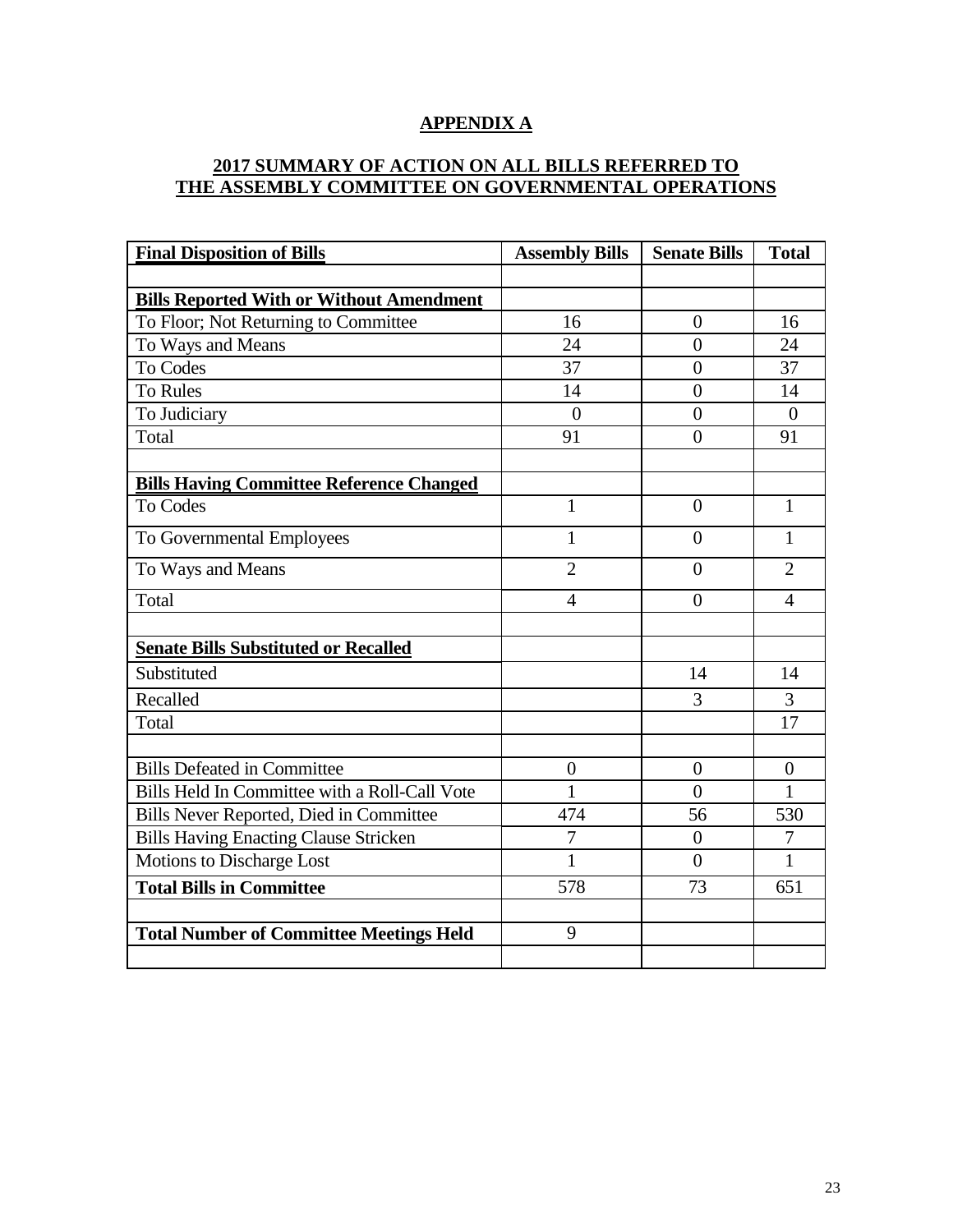## **APPENDIX B CHAPTERS OF 2017**

| A.377        | Dinowitz                  | Relates to the protection of water supplies. This bill would<br>make technical corrections to Chapter 516 of the laws of 2016,<br>which enhanced the protection of water supplies from<br>cyberattacks. Chapter 11 of the Laws of 2017.                                |
|--------------|---------------------------|------------------------------------------------------------------------------------------------------------------------------------------------------------------------------------------------------------------------------------------------------------------------|
| A.382        | Jaffee                    | Relates to filing of oaths of office of elected school board<br>members of the East Ramapo School District. This bill would<br>rectify a defect in the filing of an oath of office by a certain<br>duly elected school board member. Chapter 5 of the Laws of<br>2017. |
| A.3914       | Crouch                    | Relates to residency exemption for Chenango Co. correctional<br>officers. Chapter 130 of the Laws of 2017.                                                                                                                                                             |
| $A.4140 - A$ | Crespo                    | Requires a study on the feasibility of implementing of an<br>emergency alert notification system. Chapter 381 of the Laws<br>of 2017.                                                                                                                                  |
| A.5670       | Gunther                   | Relates to residency exemption of Sullivan Co. ADA.<br>Chapter 113 of the Laws of 2017.                                                                                                                                                                                |
| $A.6549 - A$ | Cusick                    | Relates to comprehensive emergency management provisions<br>for home care and hospice in counties and in cities with a<br>population of 1 million or more. Chapter 385 of the Laws of<br>2017.                                                                         |
| $A.6970 - A$ | Murray                    | Authorizes the lease of certain lands transferred to the North<br>Patchogue Fire District. Chapter 314 of the Laws of New<br>York.                                                                                                                                     |
| A.7092       | Simotas                   | Relates to the electronic distribution of rulemaking<br>information. Chapter 295 of the Laws of New York.                                                                                                                                                              |
| A.7281       | Peoples-<br><b>Stokes</b> | Would expand eligibility for crime scene cleanup awards to<br>grandparents, parents, stepparents, guardians, brothers, sisters,<br>stepbrothers, stepsisters, and grandchildren of victims.<br>Chapter 117 of the Laws of 2017.                                        |
| A.7362-A     | <b>Byrne</b>              | Relates to the residency requirement for the assistant court<br>clerk for the town of Somers in the county of Westchester.<br>Chapter 118 of the Laws of 2017.                                                                                                         |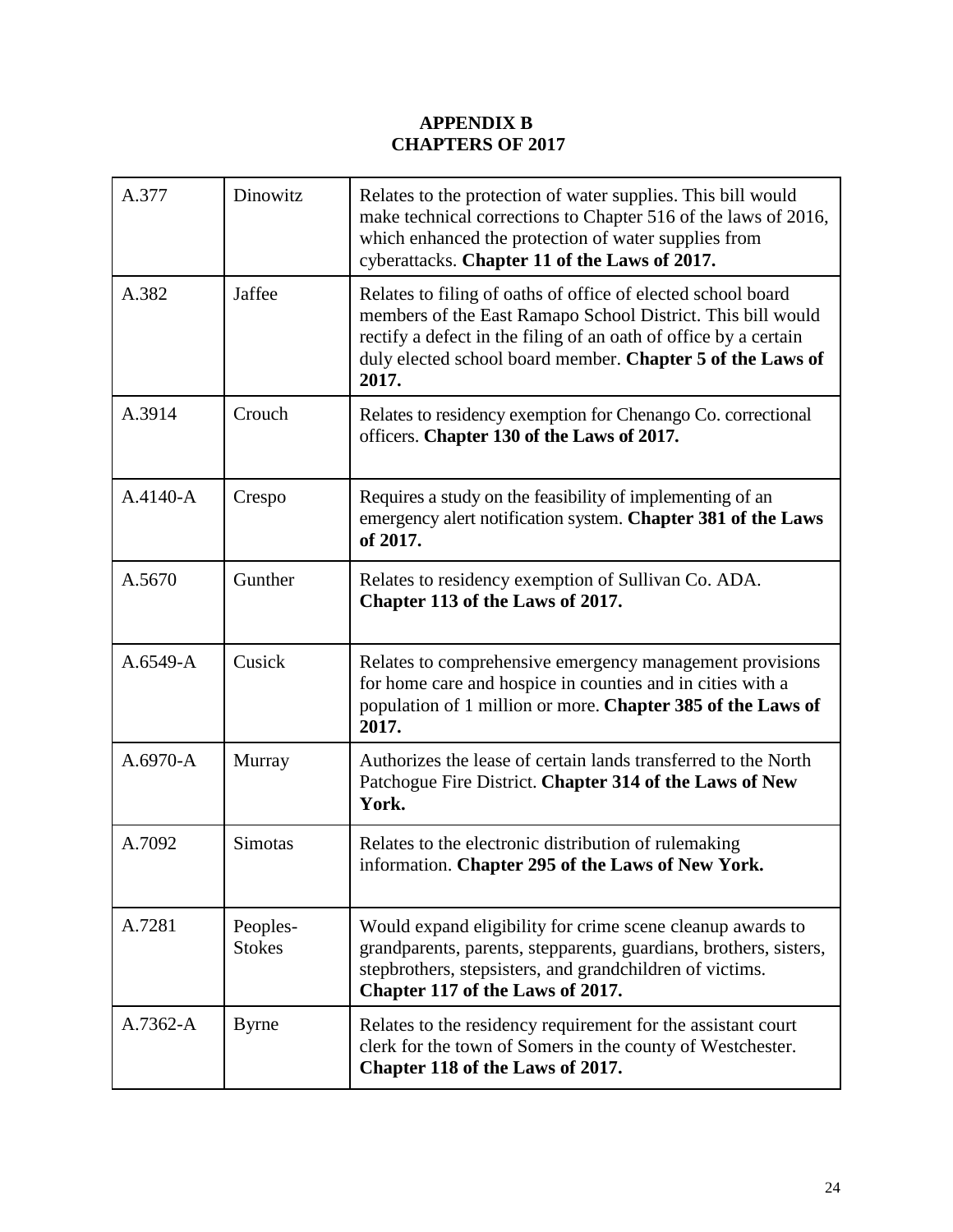| A.7714       | Hyndman         | Relates to adding members to the advisory council and the<br>domestic violence fatality review team. Chapter 248 of the<br><b>Laws of 2017.</b>                                                                                     |
|--------------|-----------------|-------------------------------------------------------------------------------------------------------------------------------------------------------------------------------------------------------------------------------------|
| A.7731       | Fahy            | Directs OGS to install and maintain a commemorative plaque in<br>the Capitol honoring Samuel J. Abbot. Chapter 104 of the<br><b>Laws of 2017.</b>                                                                                   |
| A.7768       | Fahy            | Relates to state contracts for geological services. Chapter 388<br>of the Laws of New York.                                                                                                                                         |
| A.8214       | Lopez           | Relates to the transfer and conveyance of certain<br>unappropriated state land to the county of Greene, in relation<br>to using the land for a 911 emergency call center. Chapter<br>321 of the Laws of New York.                   |
| $A.8233 - A$ | <b>Buchwald</b> | Relates to the residency requirements of the town building<br>inspector and deputy town building inspector of the town of<br>North Salem, Westchester County. Chapter 159 of the Laws<br>of 2017.                                   |
| A.8369       | Pichardo        | Authorizes the housing and shelter of destitute, refugee,<br>delinquent and/or disabled persons upon certain state land in<br>the Bronx conveyed to the Catholic Guardian Services in<br>2004. Chapter 269 of the Laws of New York. |
|              |                 |                                                                                                                                                                                                                                     |

#### **APPENDIX C VETOES OF 2017**

| Dinowitz | Requires the state disaster preparedness plan to include                                                                    |  |
|----------|-----------------------------------------------------------------------------------------------------------------------------|--|
|          | arrangements to ensure that medical supplies and medications<br>can be delivered to pharmacies, hospitals and nursing homes |  |
|          |                                                                                                                             |  |
|          | located within the area declared to be experiencing a disaster                                                              |  |
|          | emergency. Veto Memo 169.                                                                                                   |  |
|          |                                                                                                                             |  |
|          |                                                                                                                             |  |
|          |                                                                                                                             |  |
|          |                                                                                                                             |  |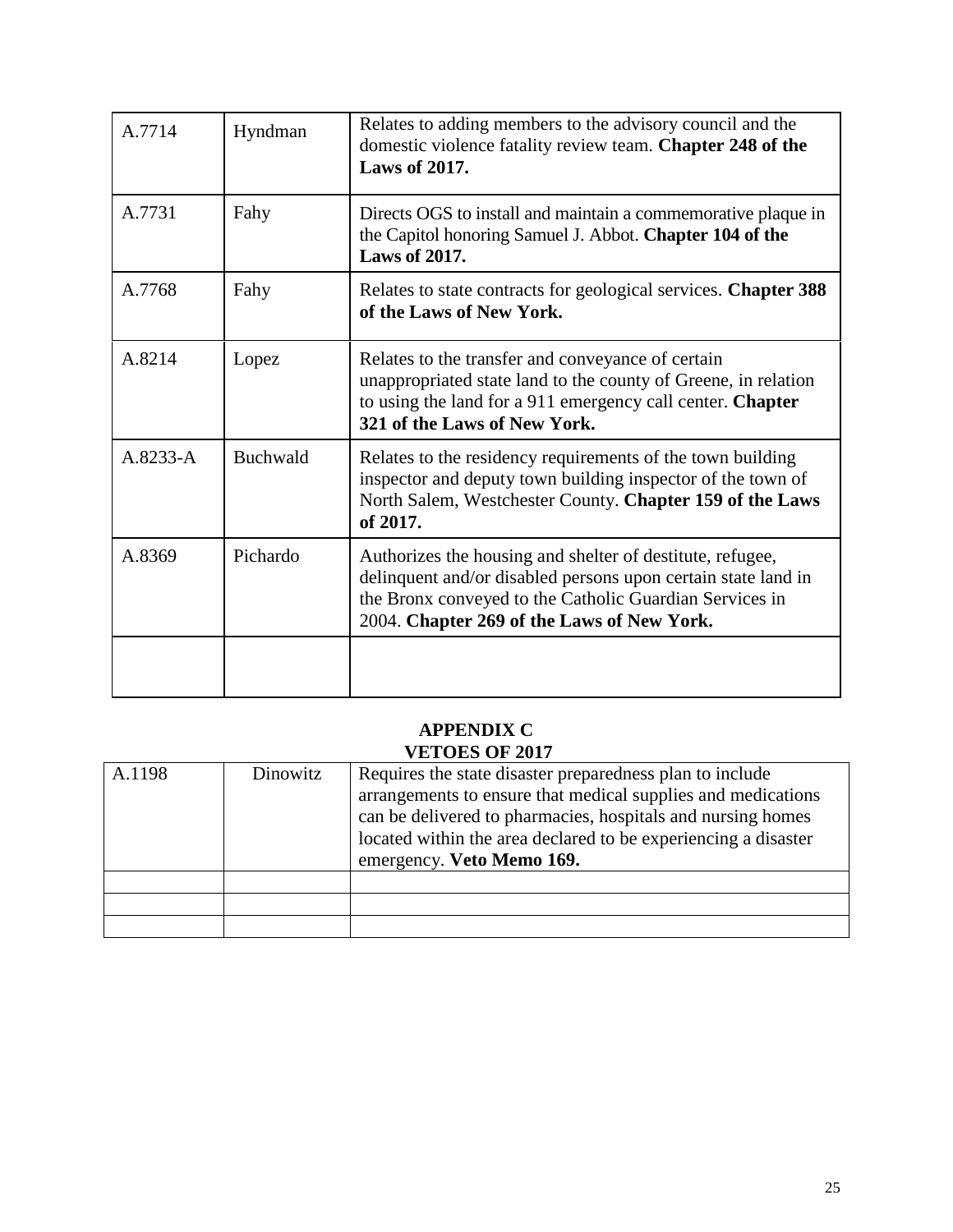# **APPENDIX D BILLS THAT PASSED THE ASSEMBLY**

| A.228    | <b>Bichotte</b>           | Requires specific information on MWBE waivers to be reported<br>and made publicly available.                                                                                                                                                                                                                                                                                                  |
|----------|---------------------------|-----------------------------------------------------------------------------------------------------------------------------------------------------------------------------------------------------------------------------------------------------------------------------------------------------------------------------------------------------------------------------------------------|
| A.230    | <b>Bichotte</b>           | Requires a feasibility study on establishing an MWBE<br>mentorship capacity program.                                                                                                                                                                                                                                                                                                          |
| A.287    | <b>Bichotte</b>           | Requires MWBE annual report from ESDC to be more detailed<br>and with more specific data.                                                                                                                                                                                                                                                                                                     |
| A.608    | Paulin                    | Would ensure that people in public buildings know how to access<br>911 in the event of an emergency.                                                                                                                                                                                                                                                                                          |
| A.702    | Rodriguez                 | Would prevent fraud and abuse of the minority- and women-<br>owned business enterprise program.                                                                                                                                                                                                                                                                                               |
| A.1198   | Dinowitz                  | Requires the state disaster preparedness plan to include<br>arrangements to ensure that medical supplies and medications<br>can be delivered to pharmacies, hospitals and nursing homes<br>located within the area declared to be experiencing a disaster<br>emergency.                                                                                                                       |
| A.1226   | Zebrowski                 | Promotes fire safety by authorizing a civil penalty up to \$7,500<br>for the owner of a building determined to have had knowledge, or<br>who should have had knowledge, of alterations to buildings in<br>violation of the uniformed fire prevention and building code or<br>any lawful order obtained thereunder that impedes exit from a<br>building during a fire or emergency evacuation. |
| A.1310   | Zebrowski                 | This bill sets out the powers and duties under which the<br>Department of State may establish minimum rules and<br>regulations in relation to code enforcement officers training and<br>certificates.                                                                                                                                                                                         |
| A.1481   | Weinstein                 | Prohibits employment-related discrimination based on being a<br>victim of domestic violence, and requires employers to make<br>reasonable accommodations.                                                                                                                                                                                                                                     |
| A.1547   | Zebrowski                 | This bill would require that, upon request, televisions in places of<br>public accommodation display closed captioning.                                                                                                                                                                                                                                                                       |
| A.1713-A | Hevesi                    | Creates a state information technology innovation center or i-<br>Center to develop and demonstrate technology solutions with<br>potential benefit to the state and its citizens.                                                                                                                                                                                                             |
| A.2040-C | Crespo                    | Prohibits employers from seeking salary histories when<br>hiring/promoting. Does not prevent a prospective employee from<br>offering a salary history.                                                                                                                                                                                                                                        |
| A.2131   | Peoples-<br><b>Stokes</b> | Requires state agency websites to provide for the online submission<br>of Freedom of Information Law requests.                                                                                                                                                                                                                                                                                |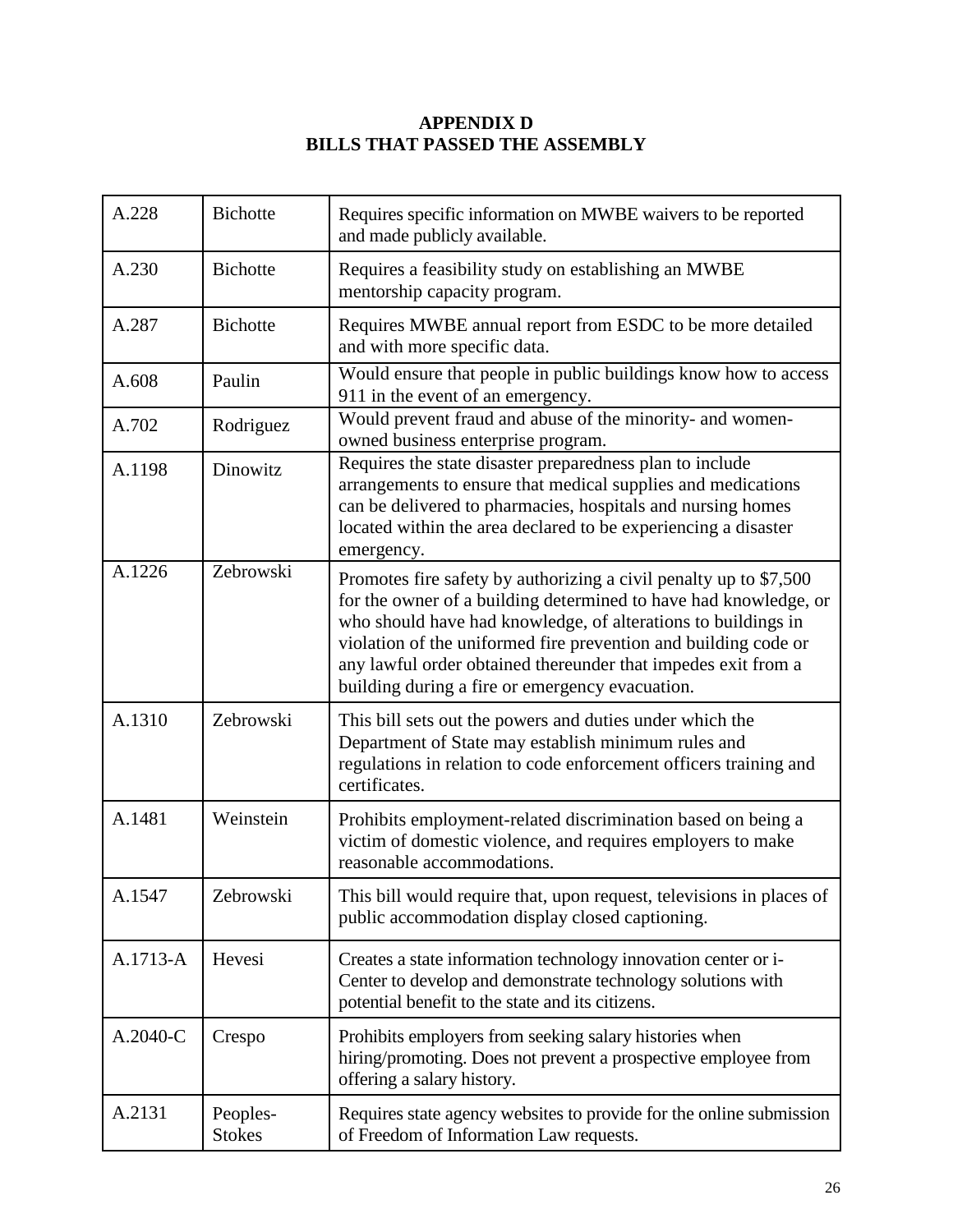| A.2401   | Galef           | Would waive the ability of government agencies in New York to<br>claim copyright protection on records, except where the record<br>reflects artistic creation, scientific or academic research, or if the<br>agency intends to distribute the record to the public by sale or other<br>transfer of ownership.                                           |
|----------|-----------------|---------------------------------------------------------------------------------------------------------------------------------------------------------------------------------------------------------------------------------------------------------------------------------------------------------------------------------------------------------|
| A.2546   | Lifton          | Would waive the state's sovereign immunity to liability for<br>violations of Americans with Disabilities Act of 1990, the Fair<br>Labor Standards Act of 1938, the Age Discrimination in<br>Employment Act of 1967, and the Family and Medical Leave Act;<br>also waives the immunity of any instrumentality or political<br>subdivisions of the state. |
| A.2688-A | <b>Steck</b>    | Relates to solicitation used by or on behalf of any charitable<br>organization.                                                                                                                                                                                                                                                                         |
| A.2750-A | Paulin          | Would establish that in FOIL court proceeding, the court may<br>assess against reasonable attorney's fees and other litigation costs<br>when a person substantially prevails unless the court finds<br>otherwise.                                                                                                                                       |
| A.2816   | McDonald        | Prohibits public officials from naming buildings/facilities after<br>themselves based on being responsible for securing funds.                                                                                                                                                                                                                          |
| A.2819   | <b>Bichotte</b> | Would remove the personal net worth threshold (\$3.5 million) from<br>MWBE certification requirements.                                                                                                                                                                                                                                                  |
| A.2879   | Paulin          | Would provide a preference for FOIL appeals of Article 78<br>decisions related to trade-secret cases and expedite the process.                                                                                                                                                                                                                          |
| A.3198-A | Paulin          | Would provide state workers who are combat veterans with<br>additional paid leave days in order to access health services related<br>to his or her combat duty.                                                                                                                                                                                         |
| A.3237   | DenDekker       | Requires the fire prevention and building code council to adopt<br>rules and regulations that require one- and two-family homes to<br>have installed and operable interconnectable smoke alarms.                                                                                                                                                        |
| A.3242   | McDonald        | Would provide that when OGS enters into a real property lease<br>with an LLC, the members of such LLC must be disclosed down to<br>the natural persons.                                                                                                                                                                                                 |
| A.3306   | Englebright     | Defines the terms "retiree" and "beneficiary" within the Freedom of<br><b>Information Law.</b>                                                                                                                                                                                                                                                          |
| A.3349   | Englebright     | Would prohibit businesses from creating forms requiring<br>unnecessary personal identifying information if such documents are<br>to be available for public inspection and to be filed with a state or                                                                                                                                                  |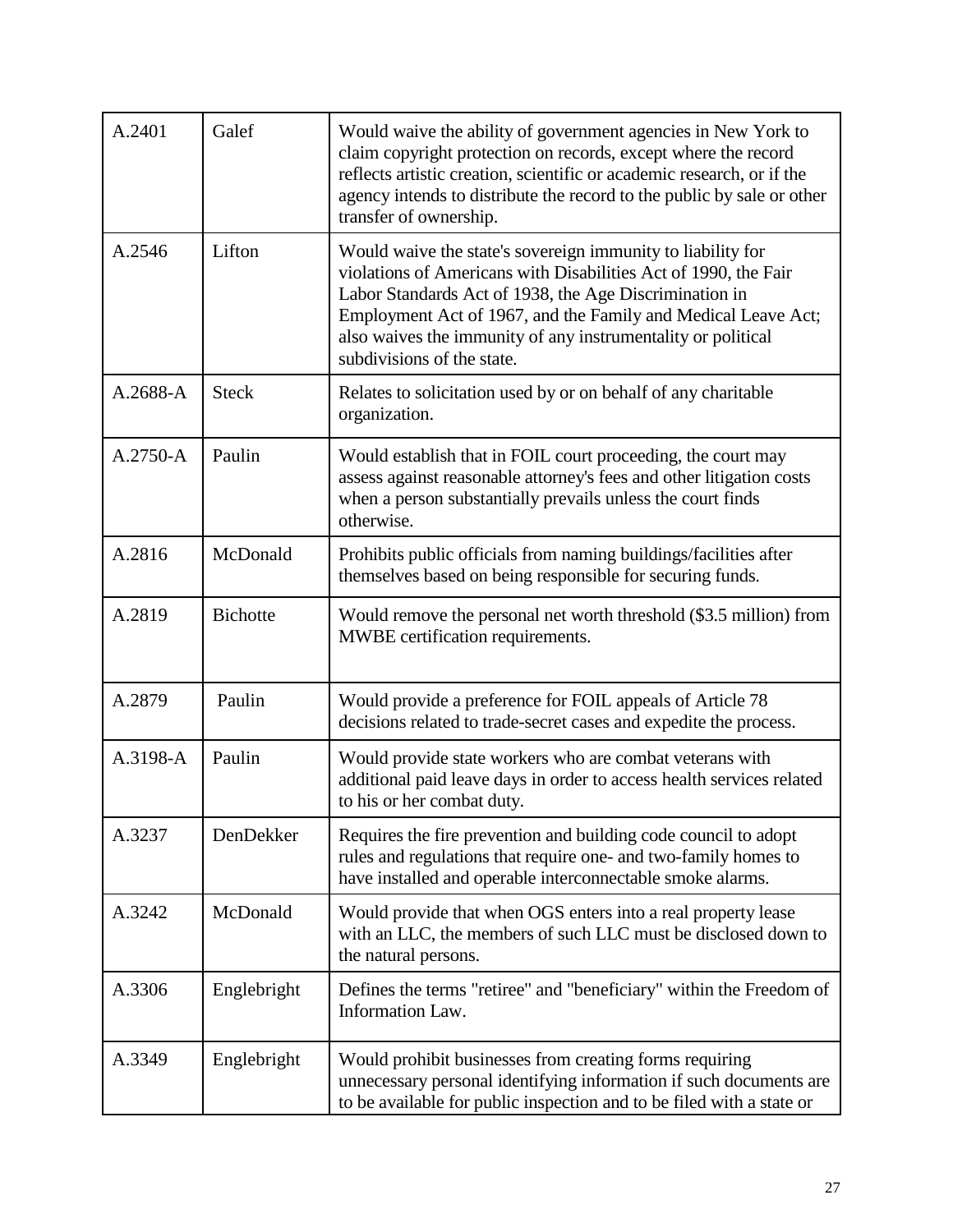|          |              | local entity.                                                                                                                                                                                                                                                                                                                          |
|----------|--------------|----------------------------------------------------------------------------------------------------------------------------------------------------------------------------------------------------------------------------------------------------------------------------------------------------------------------------------------|
| A.3358   | Gottfried    | Would prohibit discrimination based on gender identity, or<br>expression and include offenses regarding gender identity, or<br>expression under the hate crimes statute. "Gender identity, or<br>expression" would also be included as a civil and human right to<br>protect individuals equal opportunity.                            |
| A.3463   | Englebright  | Would ensure Freedom of Information Law requests are not<br>wrongfully denied by requiring a specific justification for FOIL<br>denials, and clarifies how records that identify certain victims are<br>disclosed.                                                                                                                     |
| A.3555   | Englebright  | Would grant a court discretion to determine whether any fine,<br>penalty, or portion paid by an adjudicated violator be paid to the<br>Office of Victims Services funds collected from antitrust fines be<br>expended by the office to effectuate aid, care, and support for crime<br>victims.                                         |
| A.3660   | Lavine       | Relates to electronic permit applications and electronic<br>recordkeeping.                                                                                                                                                                                                                                                             |
| A.3920   | Glick        | Would define "domestic partner" and expand the eligibility for<br>those who receive rewards under crime victims compensation to<br>include a domestic partner.                                                                                                                                                                         |
| A.3936   | Pretlow      | Would authorize the Office of Victims Services to accept other<br>official documents in lieu of police reports for documentation of<br>eligibility for compensation for family offenses such as domestic<br>violence.                                                                                                                  |
| A.4322   | <b>Blake</b> | Would require all contracting state agencies to develop a three-year<br>growth plan to promote and increase participation of MWBEs on<br>state contracts and subcontracts. Every three years, beginning May<br>15, 2018, such plan would be submitted to the Governor and<br>Legislature as part of each state agency's annual report. |
| A.4348   | Crespo       | Would create the New York state 2020 complete count commission<br>to help ensure an accurate 2020 census count and identify the<br>reasons for the 2010 undercount in NYS.                                                                                                                                                             |
| A.4977   | Weprin       | Would prohibit discrimination against religious attire, clothing or<br>facial hair by an employer unless the employer demonstrates that it<br>is unable to reasonably accommodate the person's religious practice<br>without undue hardship on the conduct of the employer's business.                                                 |
| A.5137-A | Rosenthal    | Would require single occupancy bathrooms in state buildings to be<br>gender neutral.                                                                                                                                                                                                                                                   |
| A.5487   | Seawright    | Would require the Secretary of State to maintain a list of public                                                                                                                                                                                                                                                                      |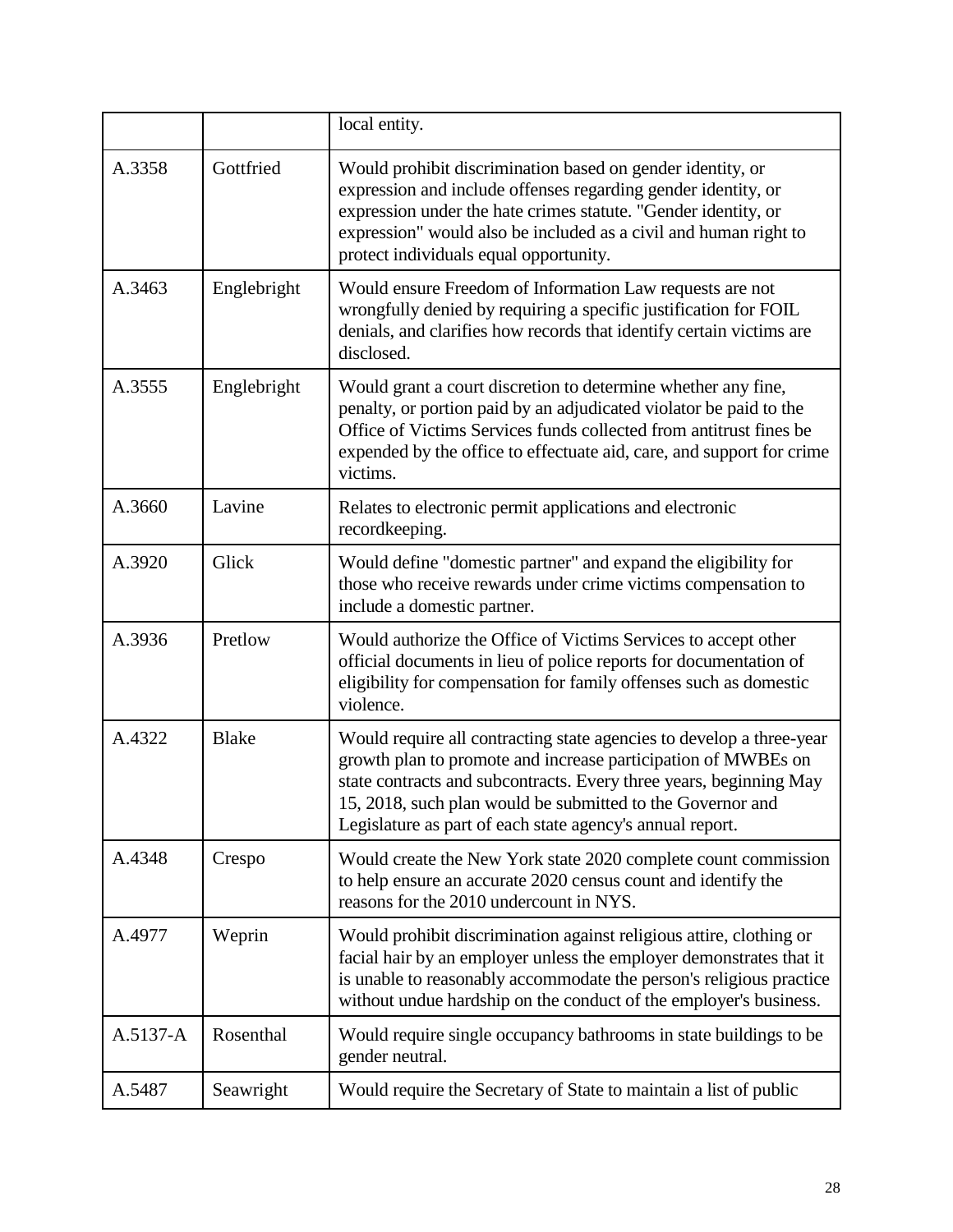|          |                | officers at all state agencies that hold policymaking positions at all<br>state agencies, recording how long the positions have been held, the<br>representation of policymaking positions held by women compared<br>to the policymaking positions held by men. |
|----------|----------------|-----------------------------------------------------------------------------------------------------------------------------------------------------------------------------------------------------------------------------------------------------------------|
| A.5769-A | Galef          | Would establish a temporary commission on child abuse and<br>neglect prevention.                                                                                                                                                                                |
| A.5779   | Simotas        | Would enhance the State's business climate by providing effective<br>oversight and coordination of the process of preparing small<br>business regulation guides and by highlighting information on how<br>small businesses can avoid common violations.         |
| A.6118   | Pichardo       | Would require that state agencies require contractors to submit the<br>average weekly wage paid to employees in each employment<br>category in the statutorily required annual employment report.                                                               |
| A.6287   | <b>Barrett</b> | Would ensure that sufficient standards for emergency planning and<br>preparedness and emergency evacuation plans exist in buildings for<br>individuals with disabilities.                                                                                       |
| A.6380-C | Titone         | Would require entities that seek to contract with the state to have in<br>place a policy for preventing human trafficking within its supply<br>chain, and to disclose such policy prior to a contract award.                                                    |
| A.6658   | Gjonaj         | Would require all current and future state agency websites to offer<br>a "mobile friendly" platform and be made available on all mobile<br>devices.                                                                                                             |
| A.6659   | Dilan          | Would amend the Human Rights Law so that its anti-discrimination<br>provisions, which currently apply to private schools, are extended<br>to public schools.                                                                                                    |
| A.6775   | Solages        | Would require public buildings to have a publicly accessible<br>lactation room.                                                                                                                                                                                 |
| A.6857   | Ortiz          | Would define necessary court appearance and expand eligibility<br>for travel reimbursement for court proceedings.                                                                                                                                               |
| A.6865   | Weprin         | Would aid localities in preparing for and responding to disasters<br>by requiring counties to maintain a confidential registry of people<br>of all ages with disabilities who may require evacuation<br>assistance and shelter during a disaster.               |
| A.6970   | Murray         | Would authorize the lease of certain lands transferred to the<br>North Patchogue Fire District.                                                                                                                                                                 |
| A.7125   | Simotas        | Would update the time needed by small businesses and local<br>governments to comply with new regulations.                                                                                                                                                       |
| A.7178   | Englebright    | Would change the words "hearing impaired" to "deaf or hard of<br>hearing".                                                                                                                                                                                      |
| A.7283   | Dilan          | Would clarify that reasonable accommodations to use and enjoy a<br>dwelling include the use of an animal to alleviate the symptoms                                                                                                                              |